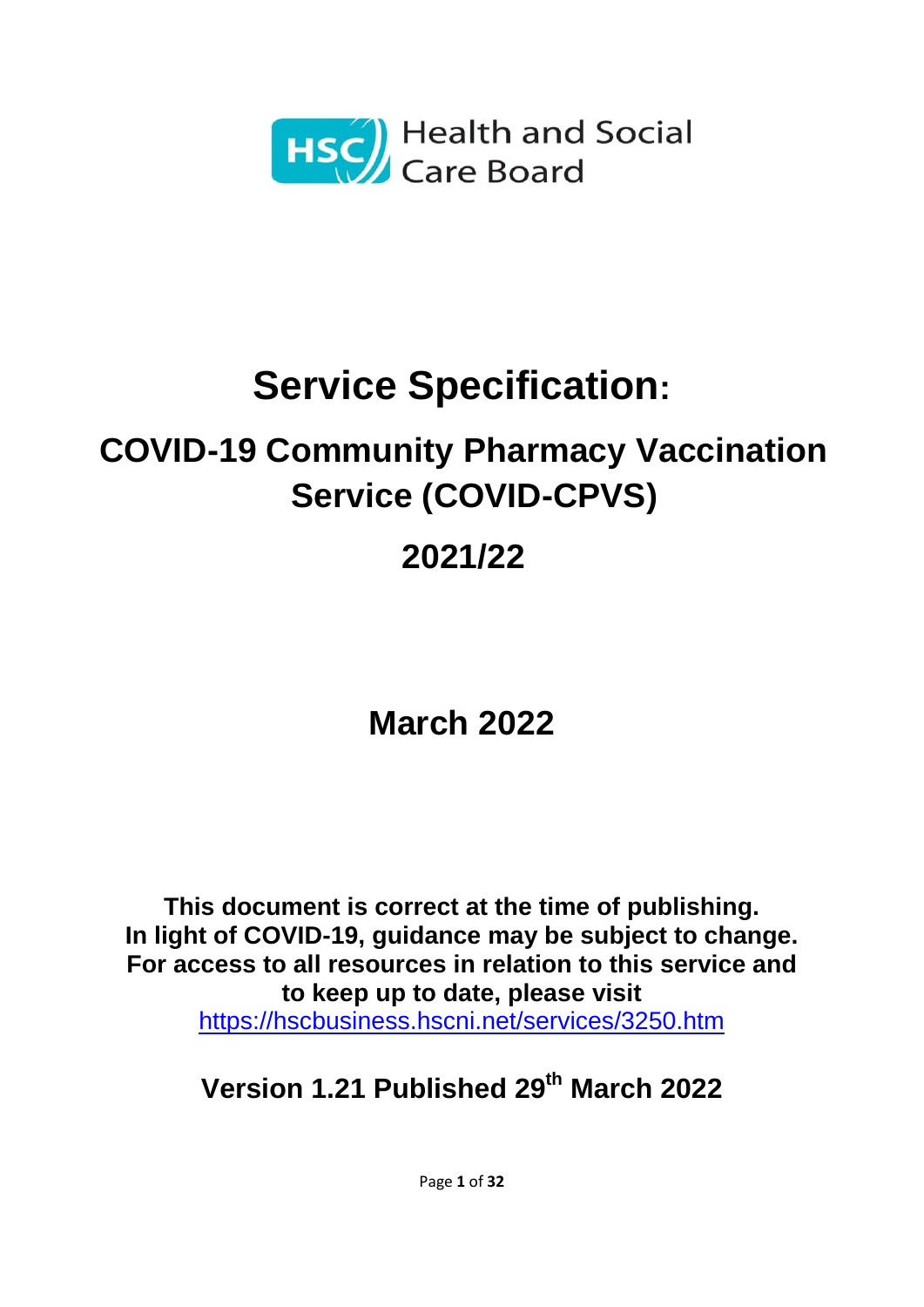## **Change history**

| <b>Version</b><br>number | <b>Change details</b>                                                                                                                                                                                                                               | <b>Date</b>                 |
|--------------------------|-----------------------------------------------------------------------------------------------------------------------------------------------------------------------------------------------------------------------------------------------------|-----------------------------|
| V01.00                   | New service specification developed for use as part of<br>≻<br><b>COVID-19 Community Pharmacy Vaccination Service</b><br>(COVID-CPVS) for March 2021                                                                                                | $9th$ March 2021            |
| V <sub>01.01</sub>       | <b>Cohorts Updated</b><br>≻                                                                                                                                                                                                                         | 23rd March 2021             |
| V <sub>01.02</sub>       | <b>Cohorts Updated</b><br>➤                                                                                                                                                                                                                         | 31 <sup>st</sup> March 2021 |
| V01.03                   | <b>Cohorts Updated</b><br>➤                                                                                                                                                                                                                         | 8 <sup>th</sup> April 2021  |
| V01.04                   | <b>Cohorts Updated</b><br>≻                                                                                                                                                                                                                         | 26 <sup>th</sup> April 2021 |
| V01.05                   | <b>Cohorts Updated</b><br>➤                                                                                                                                                                                                                         | 30 <sup>th</sup> April 2021 |
| V01.06                   | <b>Clot Information Leaflet</b><br>⋗<br><b>Labelling Clinical Waste</b><br>➤<br>Fridge readings are to be taken and recorded from the<br>⋗<br>thermometer twice daily on all working days.<br>Notify HSCB of vaccine loss from fridge failures<br>➤ | 19th May 2021               |
| V01.07                   | Cohorts updated<br>➤                                                                                                                                                                                                                                | 20 <sup>th</sup> May 2021   |
| V01.08                   | Cohorts updated<br>➤<br>Service specification further updated with regards to<br>➤<br>Vaccination Protocol for COVID-19 Vaccine authorised<br>by DoH                                                                                                | 27 <sup>th</sup> May 2021   |
| V <sub>01.09</sub>       | Link to PGD and Vaccination Protocol for COVID-19<br>⋗<br>vaccine updated                                                                                                                                                                           | 1 <sup>st</sup> June 2021   |
| V <sub>01.10</sub>       | Dose interval updated and ID requirements updated<br>➤                                                                                                                                                                                              | 11 <sup>th</sup> June 2021  |
| V01.11                   | Cohorts updated<br>≻                                                                                                                                                                                                                                | 18 <sup>th</sup> June 2021  |
| V01.12                   | Removal of restriction requiring pharmacy to provide<br>➤<br>both $1st$ and $2nd$ doses to the patient.<br>Extension of service duration<br>≻                                                                                                       | $2nd$ July 2021             |
| V1.13                    | Inclusion of unregistered patients. Removal of<br>➤<br>requirement to be registered with a GP practice                                                                                                                                              | 12 <sup>th</sup> Aug 2021   |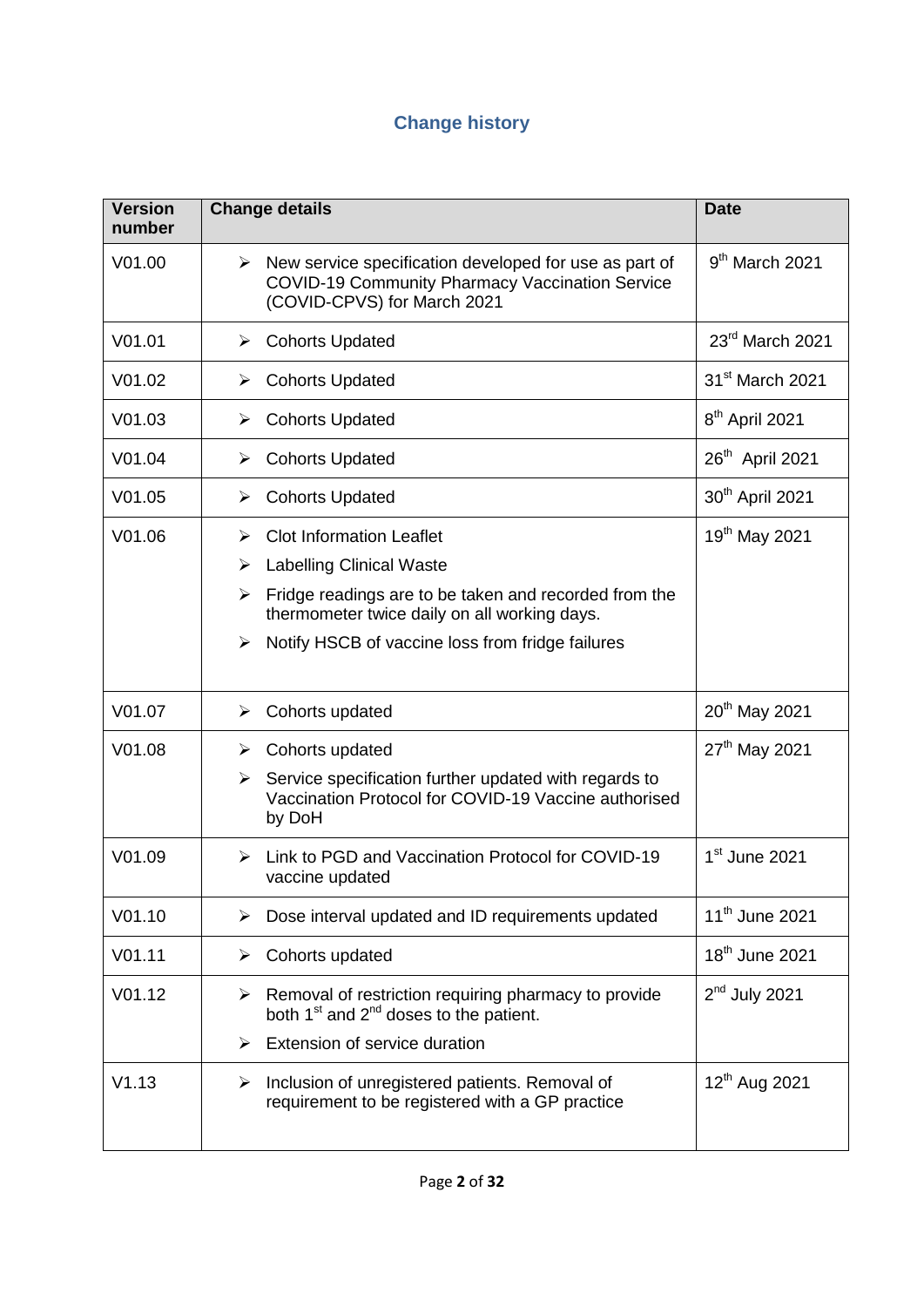| V1.14 | Specification was amended to include other COVID-19<br>➤<br>vaccines [Moderna added]                                                                                                                                                                                                                                    | 16 <sup>th</sup> September<br>2021 |
|-------|-------------------------------------------------------------------------------------------------------------------------------------------------------------------------------------------------------------------------------------------------------------------------------------------------------------------------|------------------------------------|
| V1.15 | Amended to include 3 <sup>rd</sup> primary dose in severely<br>➤<br>immunosuppressed patients                                                                                                                                                                                                                           | 21 <sup>st</sup> September<br>2021 |
| V1.16 | Service specification further updated to include<br>➤<br>vaccination protocol for COVID-19 Vaccine Booster<br>programme authorised by DoH                                                                                                                                                                               | 01 October 2021                    |
| V1.17 | Booster eligibility updated to include patients >65years<br>➤<br>Removal of AZ vaccine from booster provision<br>➤                                                                                                                                                                                                      | 15 October 2021                    |
| V1.18 | $\triangleright$ What to expect after your COVID-19 vaccination leaflet<br>to be provided after every dose of vaccination<br>Amendment to Appendix 1 to provide clarity that<br>➤<br>pregnant and breastfeeding individuals can be<br>vaccinated with primary course of Moderna vaccine<br>Booster cohorts updated<br>➤ | 10 November<br>2021                |
| V1.19 | Addition of AZ vaccine for booster provision (specific<br>➤<br>individuals only)<br>Cohort update to include 40-49 years for booster<br>≻<br>provision                                                                                                                                                                  | 30 <sup>th</sup> November<br>2021  |
| V1.20 | Booster cohorts updated<br>➤<br>Shorten dosing interval for booster doses to 'from 3<br>➤<br>months'                                                                                                                                                                                                                    | 01 December<br>2021                |
| V1.21 | ≻<br>Spring 2022 booster for eligible cohorts (Individuals 75<br>years and older, Residents in Care Homes for older<br>adults, Immunosuppressed individuals as defined by<br>the Green book and meeting eligibility criteria (>18<br>years)<br>Inclusion of administration under patient specific<br>direction          | 29th March 2022                    |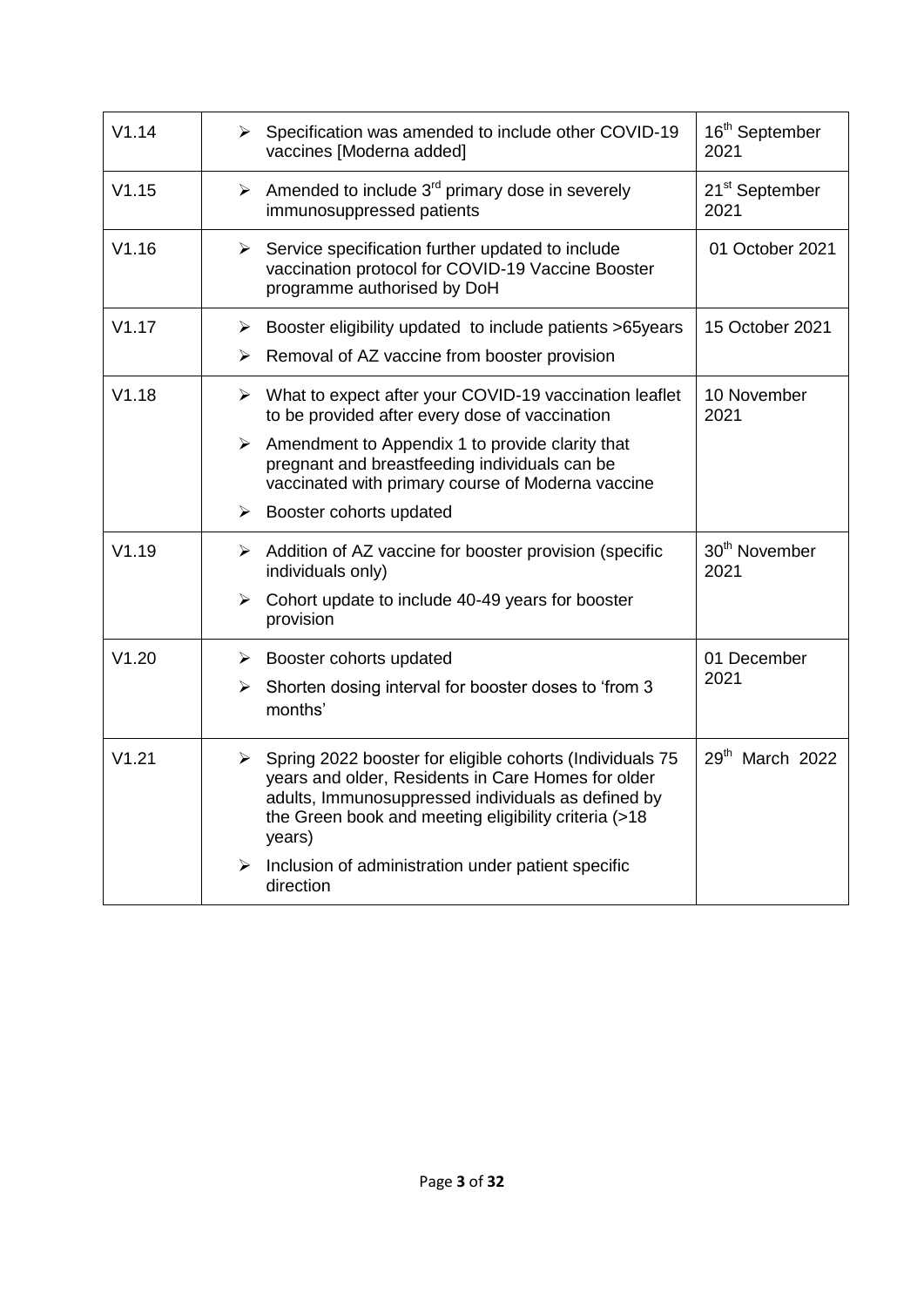## **Contents**

- [1. Service description and background](#page-3-0)
- [2. Service aims](#page-5-0)
- [3. Service outline](#page-5-1)
- [4. Training and premises requirements](#page-9-0)
- [5. Infection prevention and control](#page-11-0)
- [6. Clinical Waste](#page-11-1)
- [7. Vaccine ordering and](#page-12-0) storage
- [8. Cold-chain breaches](#page-13-0)
- [9. Regional Vaccine Management System \(VMS\) reporting requirements](#page-15-0)
- [10. Vaccine wastage](#page-16-0)
- [11. Service availability](#page-17-0)
- [12. Payment arrangements](#page-17-1)
- [13. Other terms and conditions](#page-17-2)

## **Appendices**

Appendix 1 [Eligible cohorts under COVID-CPVS](#page-18-0)

[Appendix 2 COVID-19 Primary dose vaccinations recommended intervals in](#page-18-0) 

[Northern Ireland](#page-18-0) 

Appendix 3 [CPVS ID requirements](#page-22-0)

[Appendix 4. Eligible cohorts under the COVID-19](#page-26-0) BOOSTER -CPVS for Moderna [and AstraZeneca Vaccination](#page-26-0)

[Appendix 5. Selection of the COVID-19 BOOSTER Vaccine to be administered](#page-29-0)

Appendix 6. Information required in a Patient Specific Direction for administration of a medicine

## <span id="page-3-0"></span>**1. Service description and background**

1.1 COVID-19 Primary vaccination service programme In December 2020, several vaccines for COVID-19 gained approval from the MHRA. Through their place in local neighbourhoods, community pharmacies are well placed to increase access to COVID-19 vaccines for priority groups. The plans for deployment of a community pharmacy COVID-19 vaccination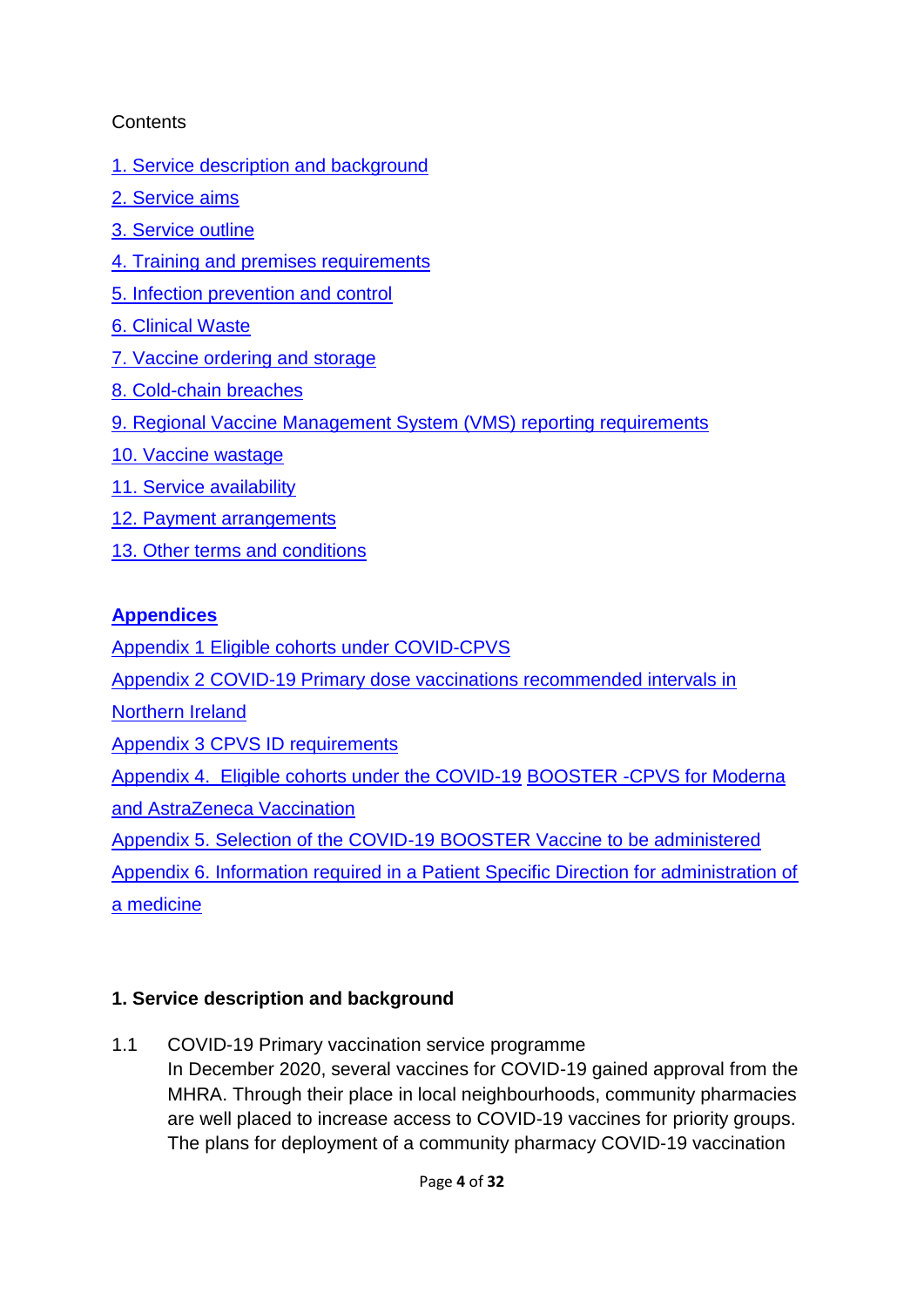service (COVID-CPVS) builds on the established seasonal influenza vaccination service (CPFV), which has been in place since September 2020.

COVID-19 has a significant impact on those who become ill, the HSC services that provide direct care as a result, and on the wider health and social care system. The COVID-19 vaccination programme will help to reduce unplanned hospital admissions and pressure on A&E. In order to improve access to COVID-19 vaccination for eligible patients, the Department of Health (DoH) NI in conjunction with the HSC Board has commissioned an additional service for community pharmacies to provide COVID-19 vaccinations to eligible patients.

This service covers eligible cohorts in order of priority as specified and announced by the DoH. Patients in unannounced cohorts are not eligible to be vaccinated under this service until that announcement has been made in relation to their cohort. **Contractors will be notified of eligible cohorts that can be vaccinated under this service.**

The duration of the service will be determined by the regional COVID-19 vaccination programme. This contract may be terminated by either the purchaser or the provider by giving 8 weeks' notice.

1.2 COVID-19 booster CP vaccination service programme In September 2021 the Health Minister Robin Swann MLA acting on the advice on COVID booster vaccinations from the Joint Committee on Vaccination and Immunisation (JCVI) initiated a COVID-19 Booster Vaccination programme. Community pharmacies contracted to the COVID-19 vaccination service will offer COVID-19 Booster vaccines to specified patient cohorts at a dose interval of no earlier than 3 months (as per updated [JCVI](https://www.gov.uk/government/publications/uk-vaccine-response-to-the-omicron-variant-jcvi-advice/jcvi-advice-on-the-uk-vaccine-response-to-the-omicron-variant) guidance) following completion of the primary vaccine course (normally two doses for the majority of individuals) DoH will determine minimum dosing interval for booster for individual age groups. A spring Booster service was introduced in March 2022 for specified patient cohorts including persons aged 75 and over, residents of care homes and immunosuppressed patients aged 18 and over. The cohorts are referenced in Appendix 4 and associated vaccines at Appendix 5. The spring booster service will operate in April and May 2022. This contract may be terminated by either the purchaser or the provider by giving 8 weeks' notice.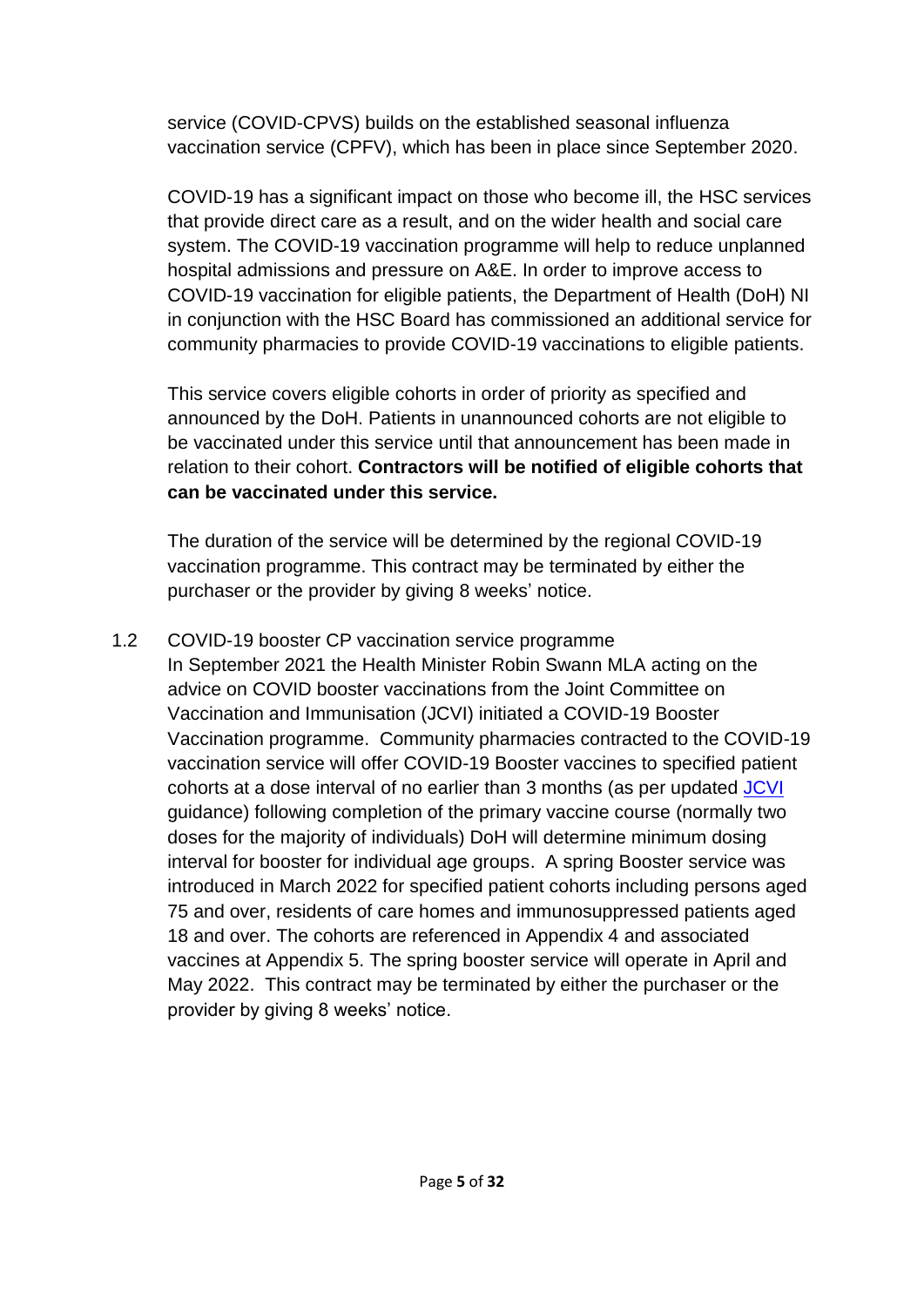## <span id="page-5-0"></span>**2. Service aims**

- 2.1 The aims of this service are to:
	- A. Assist in the delivery of the COVID-19 vaccination programme in Northern Ireland.
	- B. Provide increased accessibility and convenience for eligible patients to access COVID-19 vaccinations.
	- C. Lower the public health impact of COVID-19 morbidity and mortality especially for vulnerable people.
	- D. Reduce COVID-19-related illness, primary care consultations, unplanned hospital admissions and deaths.

## <span id="page-5-1"></span>**3. Service outline**

- 3.1 The duration of the service will be determined by the regional COVID-19 vaccination programme. This contract may be terminated by either the purchaser or the provider by giving 8 weeks' notice.
- 3.2 The COVID-CPVS can only be provided from community pharmacies where the contractor holds a contract with the HSCB to deliver the service. The community pharmacy must only administer vaccines for which they are contracted for by HSCB.
- 3.3. This service is available to those individuals who meet all of the following criteria:
	- Are aged 18 years and over

## **Please note the JCVI recommended age for different vaccines may vary**

## **And**

 Are in an eligible cohort as defined by DoH COVID-19 vaccination programme

## **And**

• Provide acceptable forms of identification (ID) - Patient eligibility for the service must be checked.

## **Please refer to**

- **Appendices 1 and 2 for details on the eligible cohorts and vaccines available for the COVID-19 Vaccine primary doses**
- **Appendix 3 for details on the forms of Identification.**
- **Appendices 4 and 5 for details on the eligible cohorts and vaccines available for the COVID-19 Vaccine BOOSTER doses.**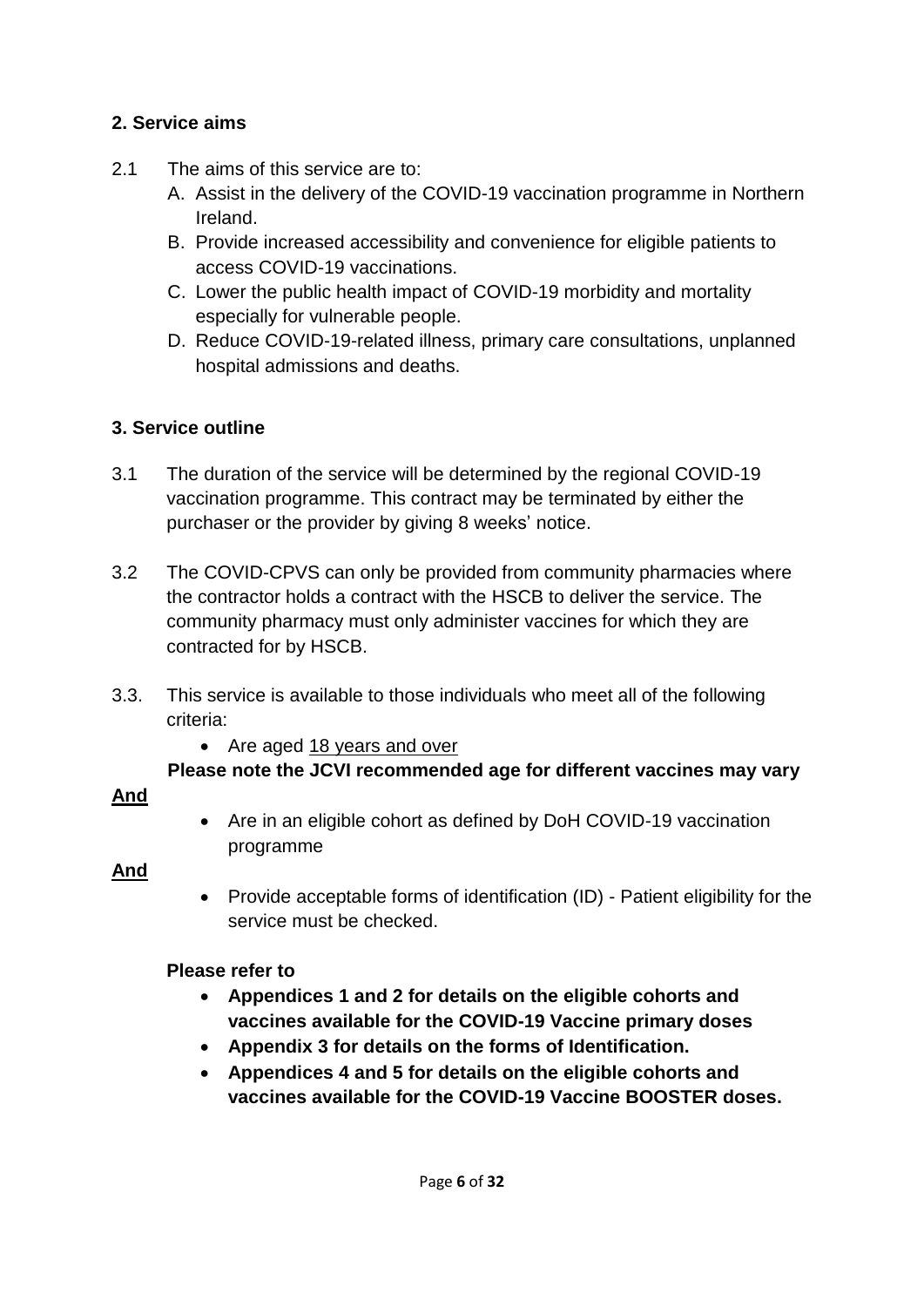3.4 The COVID-19 vaccine(s) must be administered under this service in line with the relevant PGD , vaccination protocol as issued by DoH or patient specific direction (see Appendix 6) issued by a prescriber.

The COVID-19 vaccine(s) included in this service are listed in Appendices 2 and 5. This will be updated as per DoH/PHA/MHRA guidance.

- 3.5 Where feasible, the individual pharmacy should be the provider of all doses of the COVID-19 vaccine to a patient as part of a multi dose regimen (when clinically appropriate). However, Community Pharmacies can administer a vaccination if a previous dose has been administered by another provider.
- 3.6 The service is provided by an appropriately trained, registered healthcare professional, authorised under the Health and Social Care Board (HSCB) and Public Health Agency (PHA) Patient Group Direction (PGD), the relevant vaccination protocol authorised by DoH, or a patient specific direction issued by a prescriber. The current PGD and relevant vaccination protocol can be downloaded at the [COVD-CPVS webpage](https://hscbusiness.hscni.net/services/3250.htm)

If the individual administering vaccines is also the superintendent pharmacist or contractor, it may be unavoidable that the authorising manager is the same person as the practitioner, however this situation should be avoided, where possible.

3.7 The pharmacy contractor must ensure that vaccinations offered under this service are provided in line with "Immunisation against Infectious Disease" [\(The Green Book\)](https://www.gov.uk/government/collections/immunisation-against-infectious-disease-the-green-book) and the PGD, relevant vaccination protocol, or patient specific direction which outlines all relevant details on the background, dosage, timings and administration of the vaccination, and disposal of clinical waste. See Appendix 2 for vaccine specific information in Northern Ireland.

Additional information on each vaccine can be found at: [PHE COVID-19 vaccination programme:](https://assets.publishing.service.gov.uk/government/uploads/system/uploads/attachment_data/file/958015/COVID-19_vaccination_programme_guidance_for_healthcare_workers_3_February_2021_v3.2.pdf) Information for healthcare [practitioners](https://assets.publishing.service.gov.uk/government/uploads/system/uploads/attachment_data/file/958015/COVID-19_vaccination_programme_guidance_for_healthcare_workers_3_February_2021_v3.2.pdf)

- 3.8 The pharmacy contractor must have a standard operating procedure (SOP) in place for this service which must include as a minimum:
	- The provision of the service to patients and the roles and responsibilities of different staff members.
	- The ongoing conditions under which the service needs to be provided (as specified in the service specification).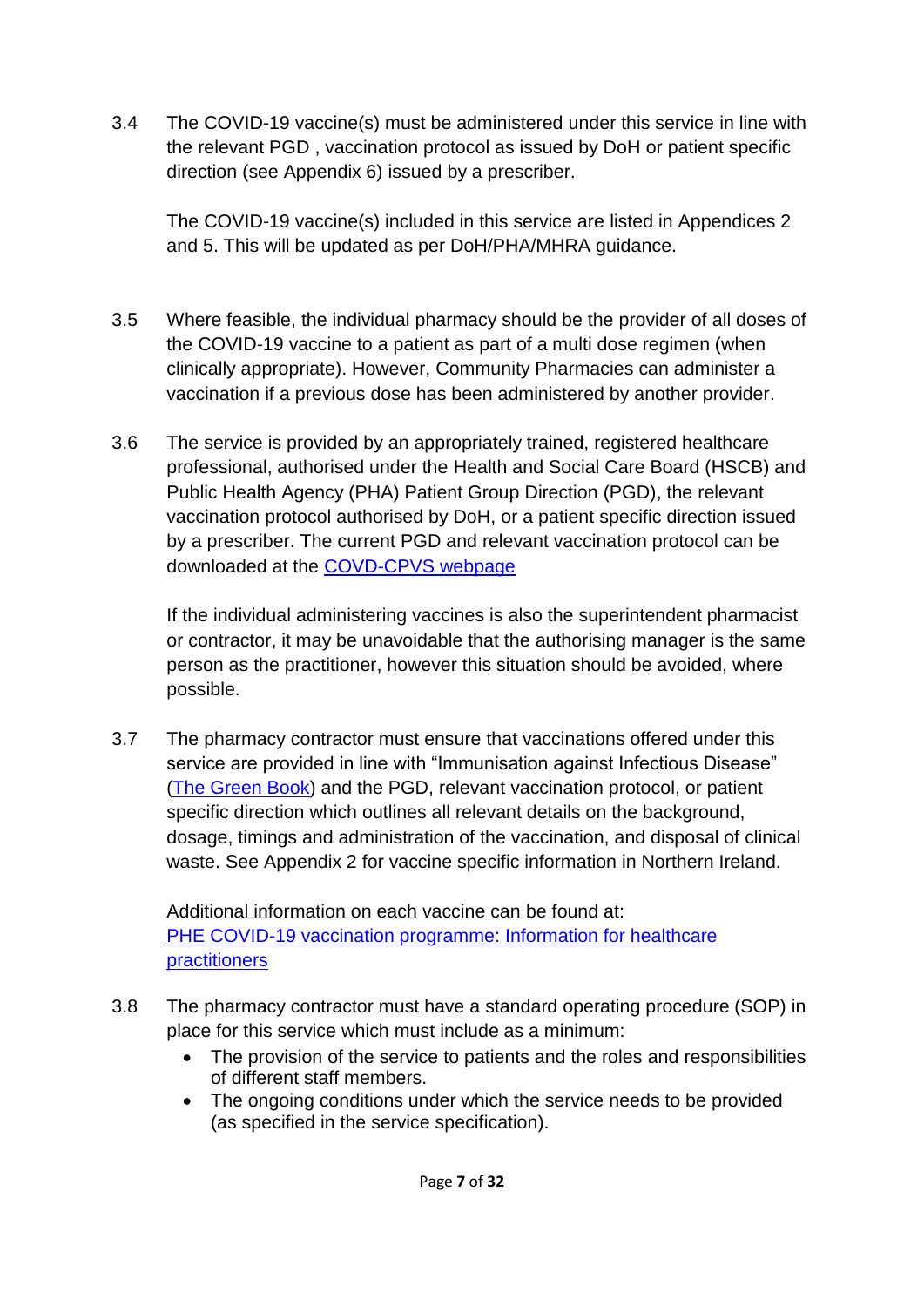- The handling and storage of vaccines and maintenance of cold chain integrity.
- The system for arranging appointments. It would be beneficial to identify individuals who are unsuitable to be vaccinated at the point of booking.
- The system for administering the vaccine (including aseptic technique and use of multi-dose vial) and appropriate observation post vaccination.
- Avoiding and dealing with needle stick injuries.
- The identification and management of adverse reactions.
- The handling, removal and safe disposal of any clinical waste related to the provision of the service.
- Appropriate anaphylaxis arrangements.
- Appropriate infection control procedures to include but not limited to PPE requirements and disposal, environment decontamination, social distancing, face coverings for the public and hand hygiene.
- 3.9 All vaccines are to be stored in accordance with the manufacturer's instructions and all refrigerators in which vaccines are stored are required to have a maximum / minimum thermometer. Readings are to be taken and recorded from the thermometer on all working days.
- 3.10 Prior to vaccination, consent must be sought from each patient. Patients should be provided with information to allow them to make an informed decision about having the vaccine. This consent should cover:
	- the administration of the vaccine
	- sharing of information as per [privacy notice](http://www.hscbusiness.hscni.net/services/3250.htm)
	- Sharing of information that will take place for the appropriate recording of the vaccination in their GP practice record, if applicable.
	- Information resources can be found at the PHA COVID-19 Vaccination [Programme information materials](https://www.publichealth.hscni.net/covid-19-coronavirus/northern-ireland-covid-19-vaccination-programme/covid-19-vaccination-0) webpage.
	- Each patient receiving the AstraZeneca COVID-19 vaccination must be provided with adequate information on blood clotting prior to vaccination. [COVID-19 AstraZeneca vaccine and very rare blood clots | HSC Public](https://www.publichealth.hscni.net/publications/covid-19-astrazeneca-vaccine-and-very-rare-blood-clots)  [Health Agency \(hscni.net\)](https://www.publichealth.hscni.net/publications/covid-19-astrazeneca-vaccine-and-very-rare-blood-clots)

Where a patient lacks capacity to provide consent, vaccinators must confirm that a record is in place indicating vaccination is in the patient's "best interests" by an appropriate person or representative.

**Please note**: if a patient is classed as "unregistered", i.e., patients eligible for healthcare in NI but who are not registered with a GP practice, they should be informed:

 The vaccination record may not be able to be shared/viewed with other providers (GP, Trust, etc.)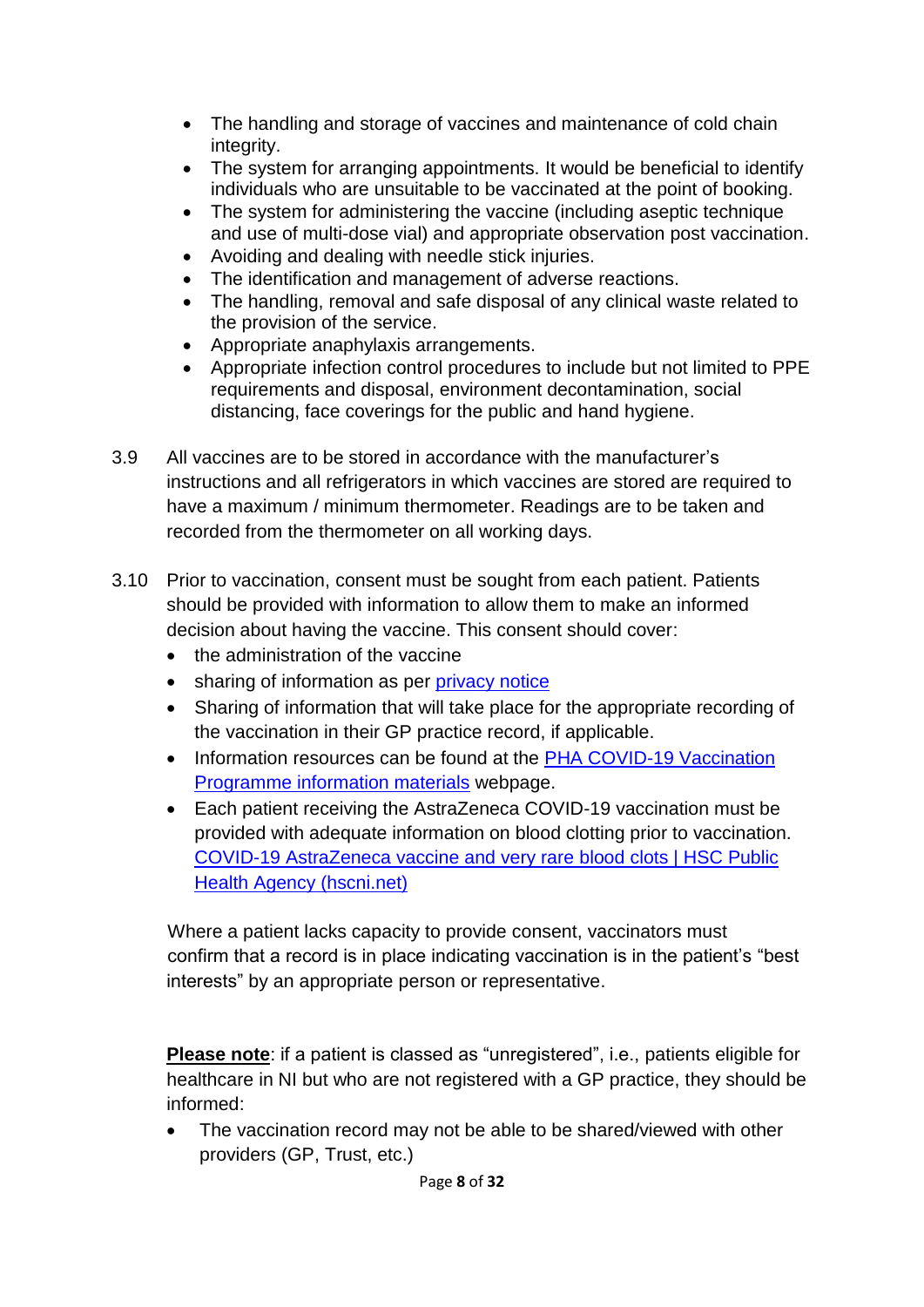- The person will not be included in any call or recall for future vaccinations/boosters
- 3.11 For the management of individuals with a known history of allergies vaccinators should refer to the [Green Book Chapter 14a](https://www.gov.uk/government/publications/covid-19-the-green-book-chapter-14a) and PGD or relevant vaccination protocol or PSD.
- 3.12 Patients should be observed post vaccination where appropriate as per PGD or relevant protocol or PSD.
- 3.13 Each patient being administered a vaccine must be given appropriate post vaccination advice, COVID-19 vaccination record card, details of the arrangements for further dose (if indicated), a copy of the manufacturer's patient information leaflet and a copy of the PHA leaflet [What to expect after](https://www.publichealth.hscni.net/publications/covid-19-vaccination-what-expect)  [your COVID-19 vaccination.](https://www.publichealth.hscni.net/publications/covid-19-vaccination-what-expect)
- 3.14 Where a patient experiences a clinically significant adverse drug reaction following the initial vaccination this information should be shared with the GP practice [where identified] as soon as possible. In addition, this should be reported through the MHRA [Coronavirus yellow card reporting site.](https://coronavirus-yellowcard.mhra.gov.uk/)
- 3.15 For the management of individuals who have allergic reactions to the first dose of a COVID-19 vaccine, vaccinators should refer to the [Green Book](https://www.gov.uk/government/publications/covid-19-the-green-book-chapter-14a)  [Chapter 14a](https://www.gov.uk/government/publications/covid-19-the-green-book-chapter-14a) and PGD or any relevant vaccination protocol.
- 3.16 The pharmacy contractor must ensure vaccinators have access to the contents of an anaphylaxis pack required to provide vaccinations which can be found within Chapter 8 of the [Green Book](https://www.gov.uk/government/collections/immunisation-against-infectious-disease-the-green-book) (for more anaphylaxis quidance see 4.10 and the [PHA Management of Anaphylaxis in the Vaccination Setting](https://www.publichealth.hscni.net/covid-19-coronavirus/northern-ireland-covid-19-vaccination-programme/professional-information) poster).
- 3.17 The pharmacy contractor is required to report any patient safety or adverse incidents in line with HSCB clinical governance arrangements.
- 3.18 Where the COVID-CPVS is undertaken at a location other than the pharmacy premises, the pharmacy contractor must:
	- Ensure that vaccinators have professional indemnity that covers offsite vaccinations.
	- Continue to adhere to all professional standards relating to vaccinations.
	- Ensure adequate space and social distancing for post vaccination observation.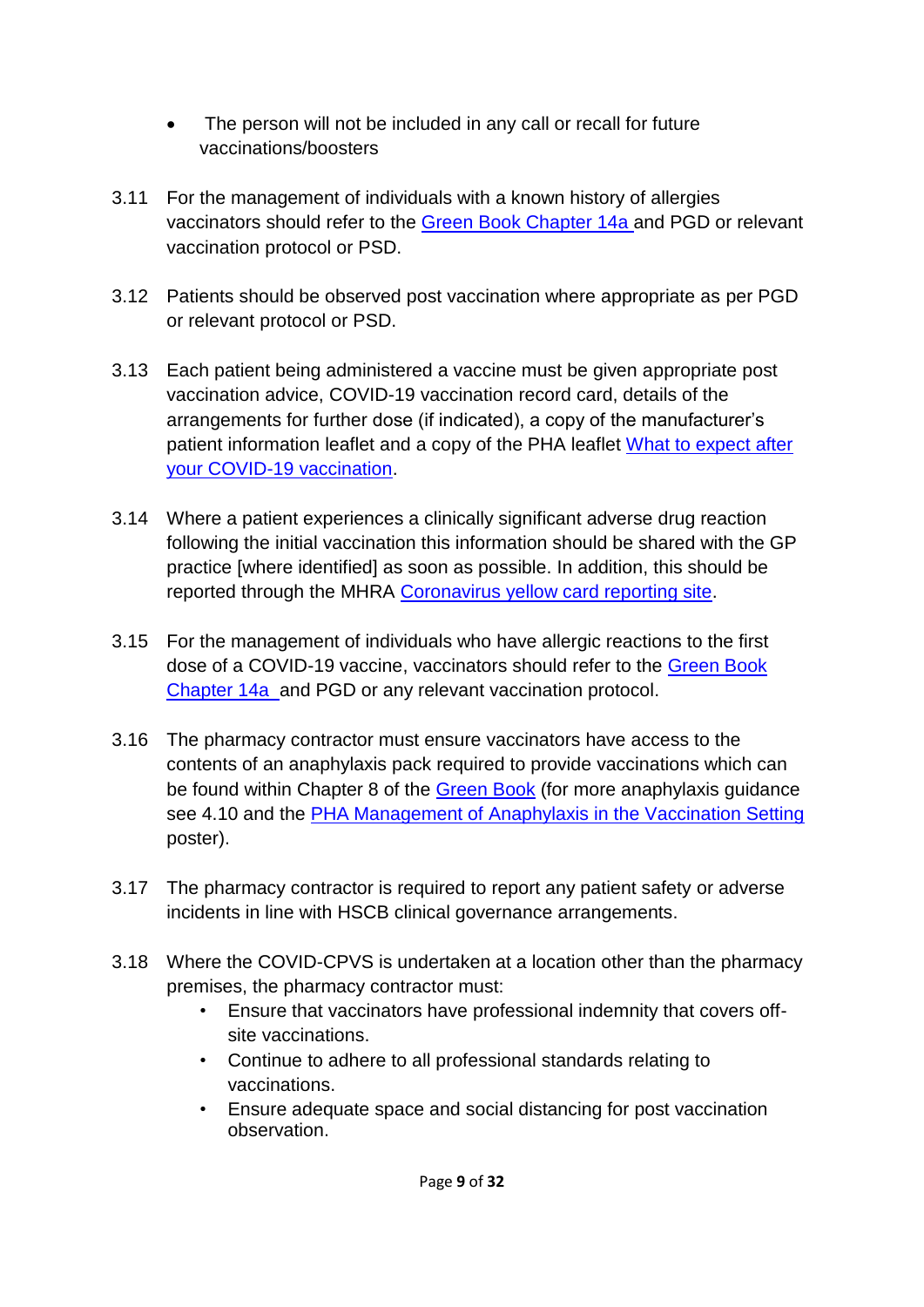- Follow appropriate cold-chain measures for transfer and storage of vaccines.
- Ensure appropriate security measures of vaccines are in place.
- Ensure that the setting used to administer the vaccinations is appropriate (including ensuring patient confidentiality).
- Ensure appropriate anaphylaxis arrangements are in place.
- Appropriately dispose of any clinical waste or personal protective equipment used during the vaccination process.
- Comply with the established Covid-19 testing protocols in place at the site of vaccination
- Ensure that a risk assessment has been undertaken to allow the management of vaccinations to occur at any site which is in or post outbreak [care homes]
- 3.19 HSC vaccines ordered through Movianto for use within this service must only be used for patients availing of the HSC service and not be used to provide a private service.

#### <span id="page-9-0"></span>**4. Training and premises requirements**

- 4.1 Vaccinations can be offered in any area of the pharmacy or in any other appropriate location where suitable facilities are available and patient confidentiality is able to be maintained.
- 4.2 The service must be provided from an area of the pharmacy or location where infection control standards can be maintained (see section 5).
- 4.3 There must be a suitable area where patients can be observed post vaccination when appropriate. This area must have:
	- Appropriate social distancing.
	- Access to appropriate equipment such as adrenaline/anaphylaxis kits.
	- Individual(s) suitably trained in basic life support techniques, and in recognising and responding to anaphylaxis to provide care should the patient suffer an adverse reaction to the vaccination.
- 4.4 The pharmacy contractor must ensure that individuals providing the service are competent to do so.
- 4.5 The pharmacy contractor must ensure individuals providing the service are working in line with [Training recommendations for COVID-19 vaccinators](https://www.gov.uk/government/publications/covid-19-vaccinator-training-recommendations/training-recommendations-for-covid-19-vaccinators)

The pharmacy contractor must ensure all individuals vaccinating complete the [COVID-19 vaccinator competency assessment tool](https://www.gov.uk/government/publications/covid-19-vaccinator-competency-assessment-tool)**.** Any training needs identified by the COVID-19 vaccinator competency assessment tool should be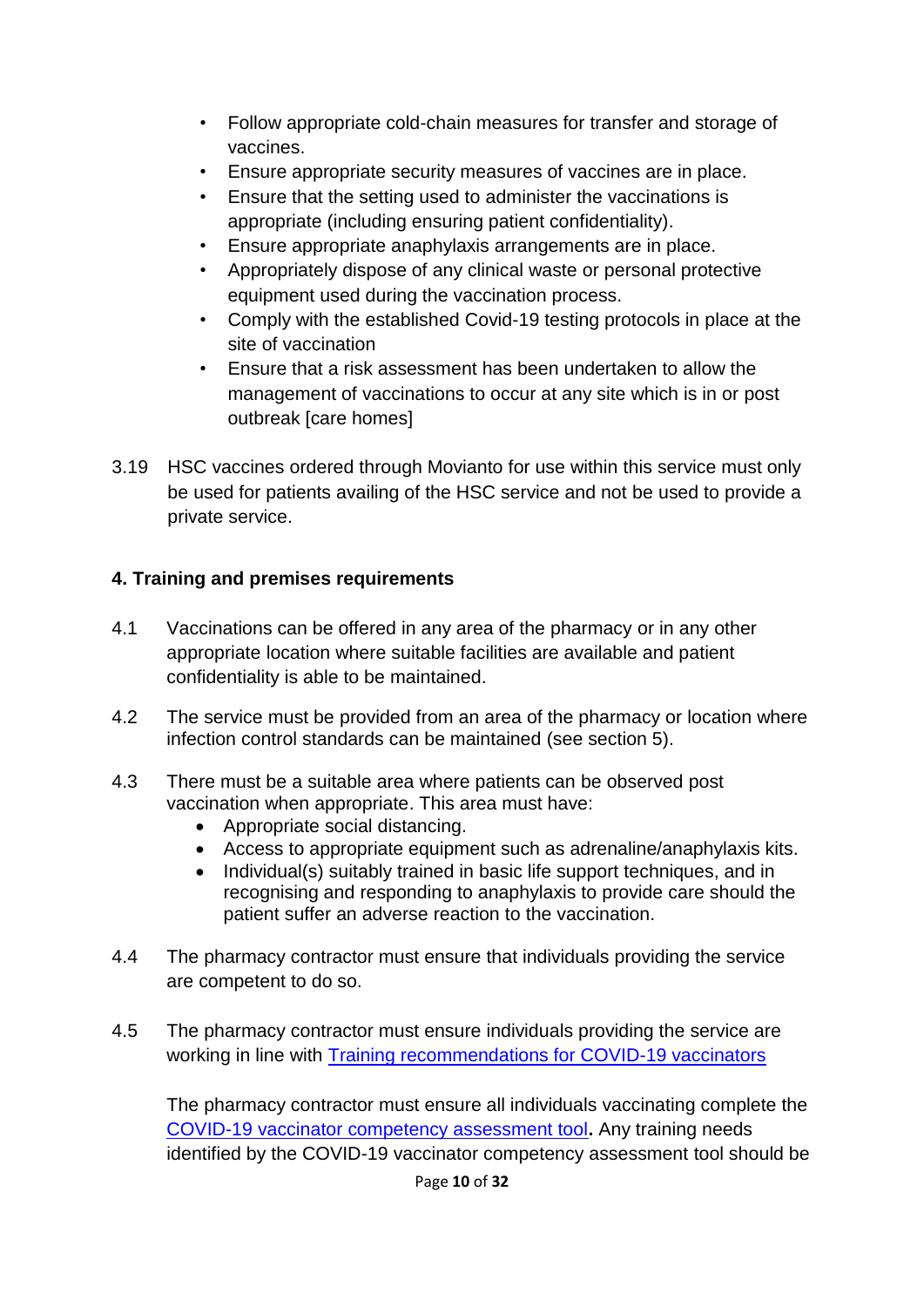addressed. Copies of the assessments should be held in the pharmacy. Additional training and information is available on the [PHA website.](https://www.publichealth.hscni.net/covid-19-coronavirus/northern-ireland-covid-19-vaccination-programme/professional-information)

- 4.6 The pharmacy contractor must ensure all vaccinators complete the e-Learning [for Health](https://www.e-lfh.org.uk/) modules on:
	- Core Knowledge for vaccinators (mandatory)
		- Core Knowledge for COVID-19 vaccinators

Vaccine specific modules (where applicable)

- COVID-19 vaccine AstraZeneca
- COVID-19 vaccine Moderna
- Other vaccine specific modules as required.
- 4.7 The pharmacy contractor must ensure all vaccinators have completed Basic Life Support (BLS) and anaphylaxis training within the last year. This can be undertaken either on-line or face to face.
- 4.8 The pharmacy contractor must oversee and keep a record to confirm that all staff have undertaken the training prior to participating in administration of the vaccination.
- 4.9 The pharmacy contractor must ensure that individuals providing the service are working in line with [National Minimum Standards](https://www.gov.uk/government/publications/national-minimum-standards-and-core-curriculum-for-immunisation-training-for-registered-healthcare-practitioners) and core curriculum for [immunisation training](https://www.gov.uk/government/publications/national-minimum-standards-and-core-curriculum-for-immunisation-training-for-registered-healthcare-practitioners) and are compliant with the training requirements within those Standards that apply.
- 4.10 The contractor must be familiar with [Resuscitation Council UK \(RCUK\)](https://www.resus.org.uk/about-us/news-and-events/rcuk-publishes-anaphylaxis-guidance-vaccination-settings)  [guidance on Management of Anaphylaxis in the Vaccination Setting](https://www.resus.org.uk/about-us/news-and-events/rcuk-publishes-anaphylaxis-guidance-vaccination-settings) and information in [Chapter 14a](https://www.gov.uk/government/publications/covid-19-the-green-book-chapter-14a) of the Green Book.

The Resuscitation Council UK recently published updated information for use in any vaccination setting. On  $4<sup>th</sup>$  January 2021, they also published an additional guidance document that clarifies guidance on the provision of oxygen within the vaccination setting. As part of this guidance a local risk assessment should be made by all vaccination settings considering the following:

- Remoteness of location.
- Ability to call for help (e.g. presence of a phone signal, landline).
- Access to an emergency ambulance or resuscitation team.
- Access and parking for ambulances, and ability of local ambulance service to respond to a 999 call.
- Location of people being vaccinated (e.g. small rooms, narrow doors, and stairs for accessing or moving individuals).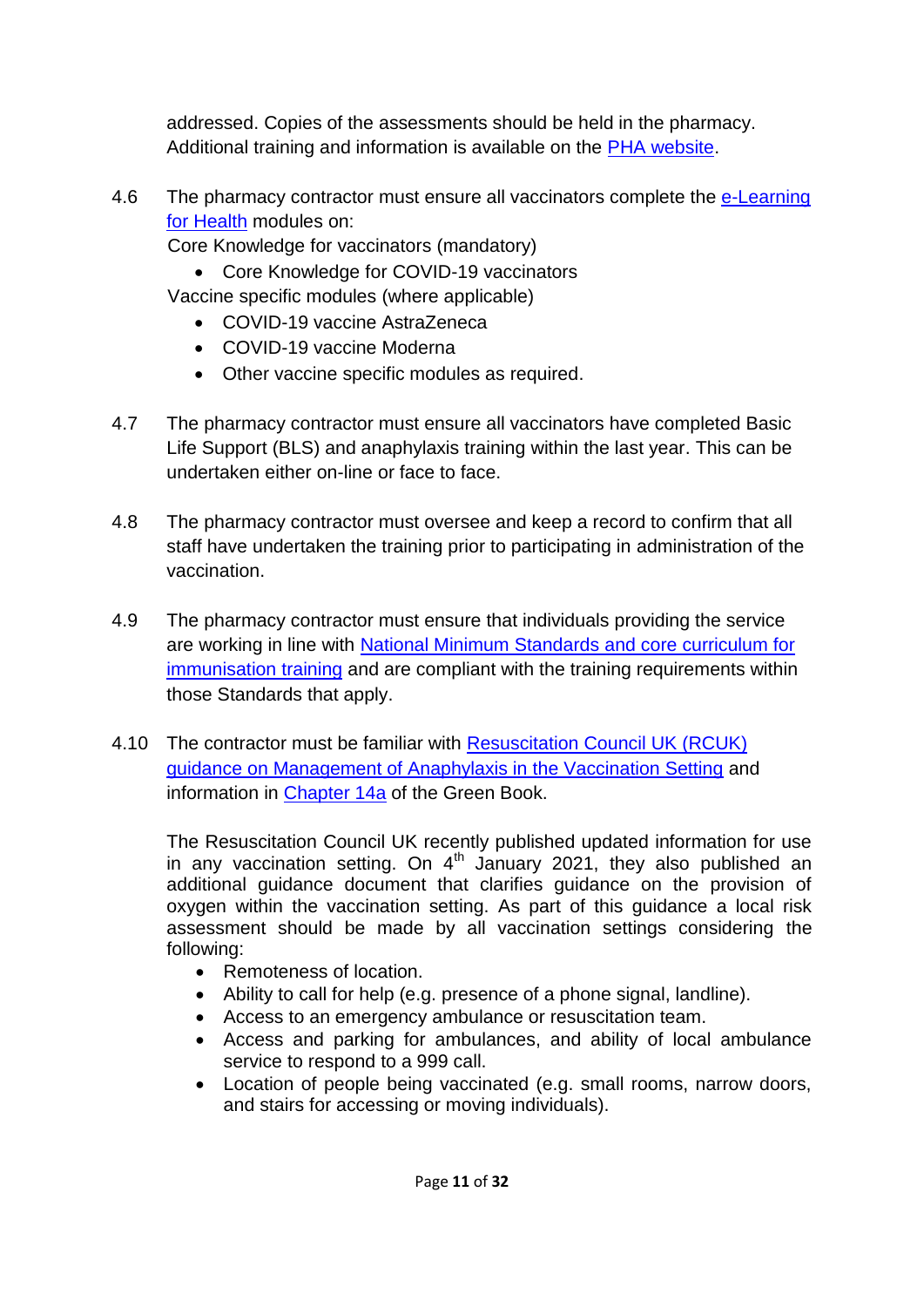- 4.11 The pharmacy contractor must ensure that individuals involved in the provision of this service are advised that they should consider being vaccinated against Hepatitis B and be advised of the risks should they decide not to be vaccinated.
- <span id="page-11-0"></span>4.12 It is best practice for individuals providing the service to also be vaccinated against COVID-19 and seasonal influenza.

## **5. Infection Prevention and Control**

- 5.1 The pharmacy contractor must ensure COVID-CPVS is provided in accordance with the guidelines on social distancing, hand hygiene and face coverings that are current at the time.
- 5.2 The pharmacy contractor must ensure COVID-CPVS is provided in line with the pharmacy's current COVID-19 SOP and that [PHA Infection Prevention](https://www.niinfectioncontrolmanual.net/)  [and Control guidance](https://www.niinfectioncontrolmanual.net/) is followed.
- 5.3 The pharmacy contractor should ensure that infection prevention and control measures around cleaning and decontamination requirements as recommended by PHA are followed. Please refer to [www.niinfectioncontrolmanual.net/cleaning-disinfection](http://www.niinfectioncontrolmanual.net/cleaning-disinfection)
- 5.4 For information relating to PPE, please refer to PHA guidance Infection [Prevention Control Guidance for Adult COVID-19](https://www.publichealth.hscni.net/sites/default/files/2020-12/Infection%20control%20guidance%20for%20adult%20COVID-19%20vaccination%20clinics_0.pdf) vaccination clinics

## <span id="page-11-1"></span>**6. Clinical Waste**

6.1 Equipment used for immunisation, including used vials, ampoules, expired stock, or discharged vaccines in a syringe or applicator, should be disposed of safely in a UN-approved puncture-resistant 'sharps' box, according to local authority regulations and guidance in the technical memorandum 07-01: [Safe](https://www.england.nhs.uk/wp-content/uploads/2021/05/HTM_07-01_Final.pdf)  [management of healthcare waste \(Department of Health,](https://www.england.nhs.uk/wp-content/uploads/2021/05/HTM_07-01_Final.pdf) 2013). See Table below. There may be specific disposal requirements for individual vaccines (see PGD or relevant vaccination protocol).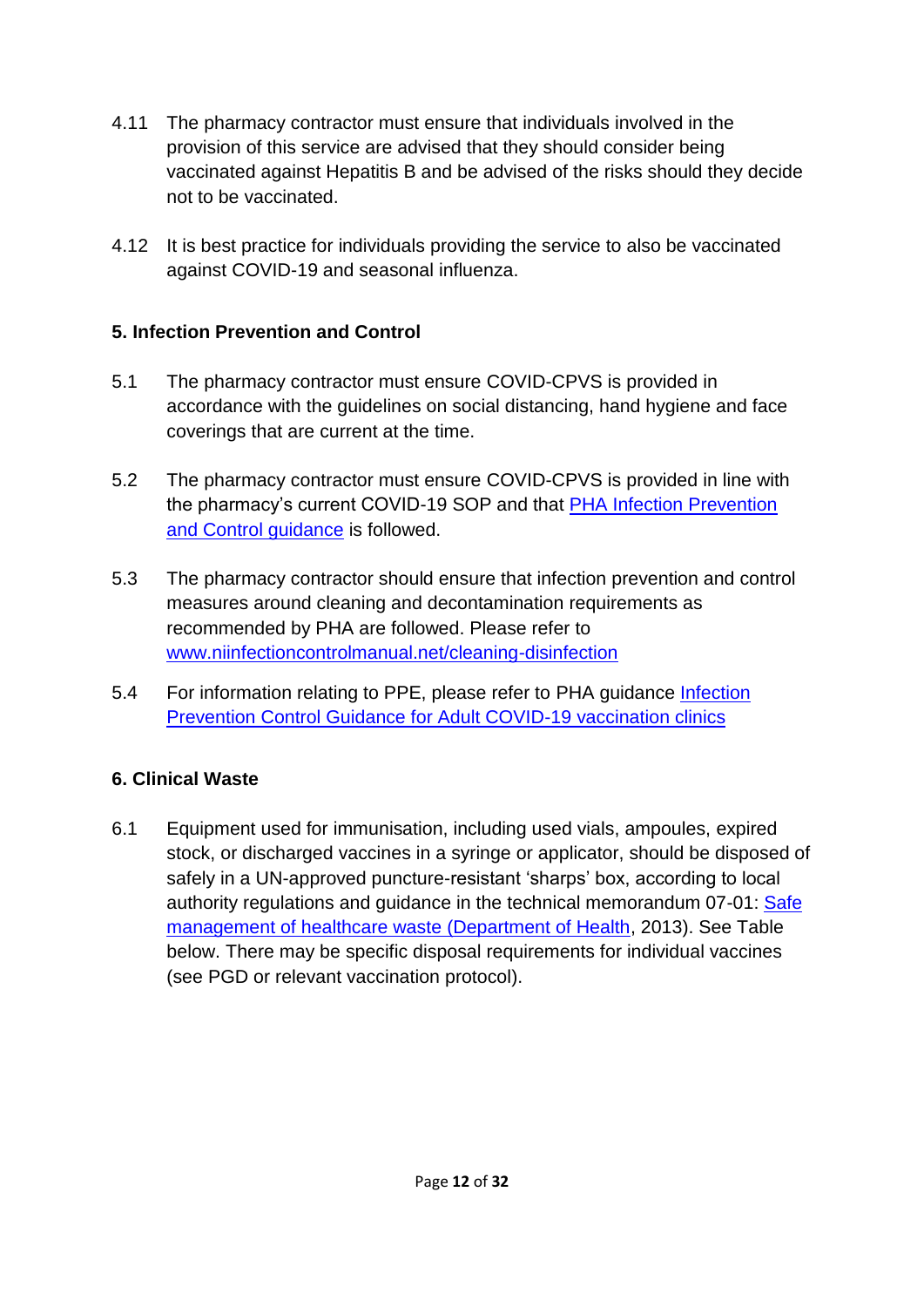| <b>Item</b>                                                            | <b>Waste</b><br>Categorisation | <b>Waste Sub-</b><br>Category                                                                                       | <b>Management</b><br>Route | Packaging                                       |
|------------------------------------------------------------------------|--------------------------------|---------------------------------------------------------------------------------------------------------------------|----------------------------|-------------------------------------------------|
| Fully<br>discharged:<br><b>Needles</b><br>Syringes<br>Vials            | Clinical                       | Waste whose<br>collection and<br>disposal is subject to<br>special requirements<br>in order to prevent<br>infection | Alternative<br>treatment   | Orange<br>lidded<br>yellow<br>sharps box        |
| Partially<br>discharged<br>or full:<br><b>Syringes</b><br><b>Vials</b> | <b>Medicines</b>               | <b>Medicines</b><br>(excluding<br>cytotoxic/cytostatic)                                                             | Incineration               | <b>Purple</b><br>lidded<br>yellow<br>sharps box |

AstraZeneca COVID-19 vaccine contains genetically modified organisms (GMOs). Sharps waste, empty vials, expired stock etc. should be placed into a **purple lidded sharps bin** and sent for incineration.

Moderna COVID-19 vaccine waste (i.e., Sharps waste, empty vials, expired stock etc.) should be placed into a purple lidded sharps bin and sent for incineration.

- 6.2 Packaging from COVID-19 vaccines should be disposed of as confidential waste.
- 6.3 Any blood-stained gauze or cotton wool should be placed in a clinical waste bag.
- 6.4 Local policy should be followed for disposal of PPE.
- 6.5 An additional sharps box (purple lidded 1 x 11L) and clinical waste bag was provided to community pharmacies by the HSCB via Cannon Hygiene Services (Initial). **These sharps boxes should be labelled/marked 'COVID Vaccination Service' for identification purposes.**

#### <span id="page-12-0"></span>**7. Vaccine ordering and storage**

- 7.1 Ordering of the vaccine will be facilitated via Movianto. Please order using the online ordering system. For support in using this system, please contact Movianto Customer Services on 02890 795799 or [info.ni@movianto.com](mailto:info.ni@movianto.com) . **Please note, it may take up to 5 working days for orders to be delivered.**
- 7.2 Pharmacies also need to order the syringes/needles for IM injection from Movianto and check pack size when ordering. In addition to the "standard"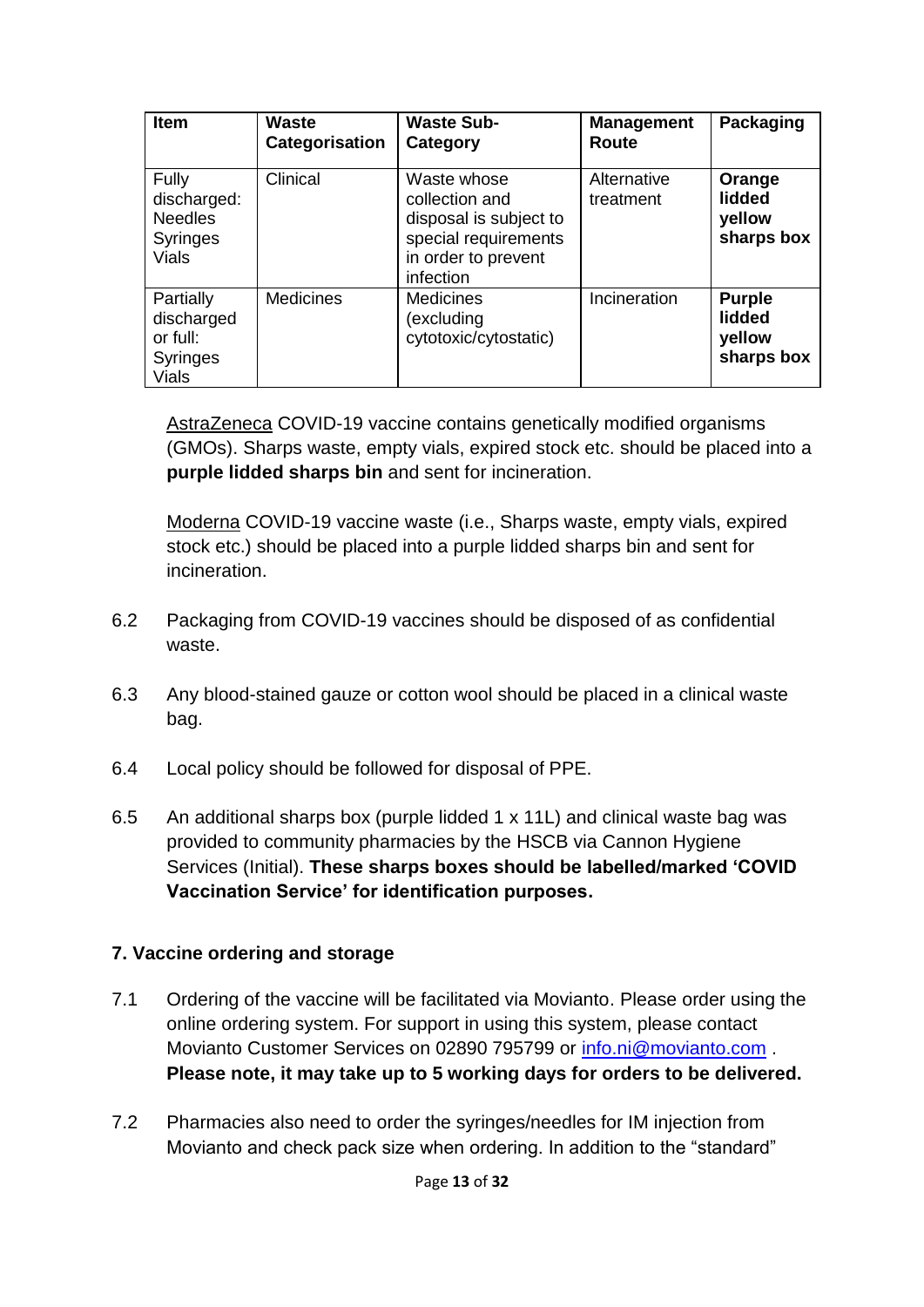needles, longer needles may be available from Movianto for IM injection of obese patients. Community pharmacies should contact Movianto if longer needles are required.

- 7.3 Manufacturer's Patient Information Leaflets (PILs) and COVID-19 vaccination record cards will be supplied by Movianto.
	- AstraZeneca vaccine orders will automatically generate the required PILs and Vaccination cards.
	- If providing the Moderna vaccine, Manufacturer's PILs and vaccination record cards must be individually ordered by the pharmacy via the Movianto portal when ordering vaccine.
- 7.4 The pharmacy contractor must ensure upon delivery, the COVID-19 vaccine is immediately transferred to a fridge and stored as per manufacturer's instructions.
- 7.5 All refrigerators in which vaccines are stored are required to have a maximum/ minimum thermometer. Readings are to be taken and recorded from the thermometer twice daily on all working days. Records should be kept for a period of 5 years.
- 7.6 COVID-19 vaccines supplied by Movianto to a registered pharmacy should normally be used in that pharmacy. Only by exception should vaccines be distributed to other pharmacies within corporate entities.

## <span id="page-13-0"></span>**8. Cold-chain breaches**

- 8.1 If vaccines are stored outside of the recommended manufacturer's requirements for longer than 20 minutes this is referred to as a significant cold-chain breach and immediate action is required. One off temperature fluctuations greater than +8°C lasting less than 20 minutes may occur when for example the vaccine refrigerator is being restocked. In this case the reason for the temperature excursion should be documented on the daily minimum/maximum temperature chart and no further action is required. All other unexplained / reoccurring temperature excursions are significant cold chain breaches and require immediate action.
- 8.2 For **significant cold-chain breaches** contact your local Trust Pharmacy Medicines Information Services, available Monday to Friday 9.00am - 5.00pm for assistance in risk assessment and decision making about whether the vaccine can be used or should be destroyed. Contact details are provided in the table below. Please email less urgent enquires and telephone if an enquiry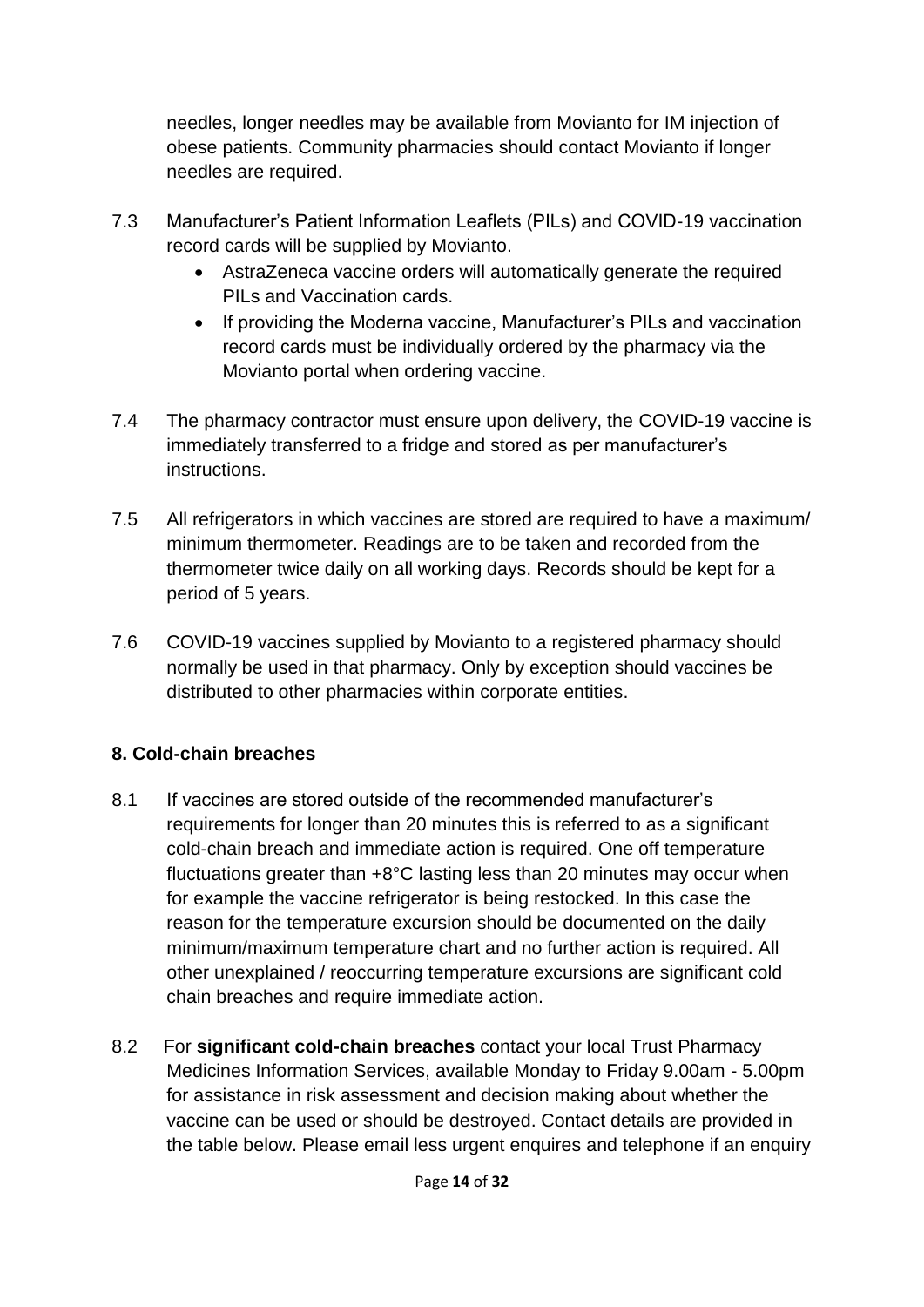is urgent. If your local medicines information team are not available then please refer to the NI Regional Medicines Information Service for advice. Pharmacists can also reference the [SPS](https://www.sps.nhs.uk/home/covid-19-vaccines/) website for further advice.

Quarantine any vaccines until a decision can be made based on information given by the Trust Medicines Information Service, as vaccines can sometimes still be used. Please bear in mind medicines information teams will sometimes have to prioritise more urgent patient-focused enquiries. Obtaining information from pharmaceutical companies and collating responses can take some time to complete and document, and may take anything from a few hours to a few days, depending on the circumstances. Therefore, to manage at a local level when there is an upcoming vaccine clinic, alternative stock should be used or new stock should be ordered for the clinic, if possible, whilst information is obtained about quarantined stock. Medicines Information pharmacists will always try to prioritise COVID-19 vaccination related enquiries.

#### **Northern Ireland Medicines Information Services (NIMIS)**

Monday to Friday 9.00am - 5.00pm

| <b>Trust</b>          | <b>Email Address</b>                       | <b>Phone Number</b>  |
|-----------------------|--------------------------------------------|----------------------|
| <b>Belfast Trust</b>  | Medicineinfo@belfasttrust.hscni.           | 028 95040558         |
| Regional              | net                                        |                      |
| Service               |                                            |                      |
| South Eastern         | medicines.information@setrust.             | 028 90561445         |
| Trust                 | hscni.net                                  | 028 90484511 x10220  |
| <b>Local Service</b>  |                                            |                      |
| <b>Western Trust</b>  | none                                       | 028 71611462         |
| <b>Local Service</b>  |                                            | 028 71345171 x213756 |
| Northern Trust        | 1 <sup>st</sup> contact Specialist Vaccine |                      |
| <b>Local Service</b>  | Services Technician: Gillian               | 028 79366755         |
|                       | Smith                                      |                      |
|                       |                                            |                      |
|                       | Alternative contact                        | 028 94424556         |
|                       | medicines.info@northerntrust.hs            | 028 94424556 x4763   |
|                       | cni.net                                    |                      |
| <b>Southern Trust</b> | medicinesinfo.cah@southerntru              | 028 37563893         |
| <b>Local Service</b>  | st.hscni.net                               | 028 37563883         |

Note: Resources and information on vaccine stability are also available from the [Specialist Pharmacy Services](https://www.sps.nhs.uk/articles/the-covid-19-vaccination-programme-in-community-pharmacies-and-sps-support/)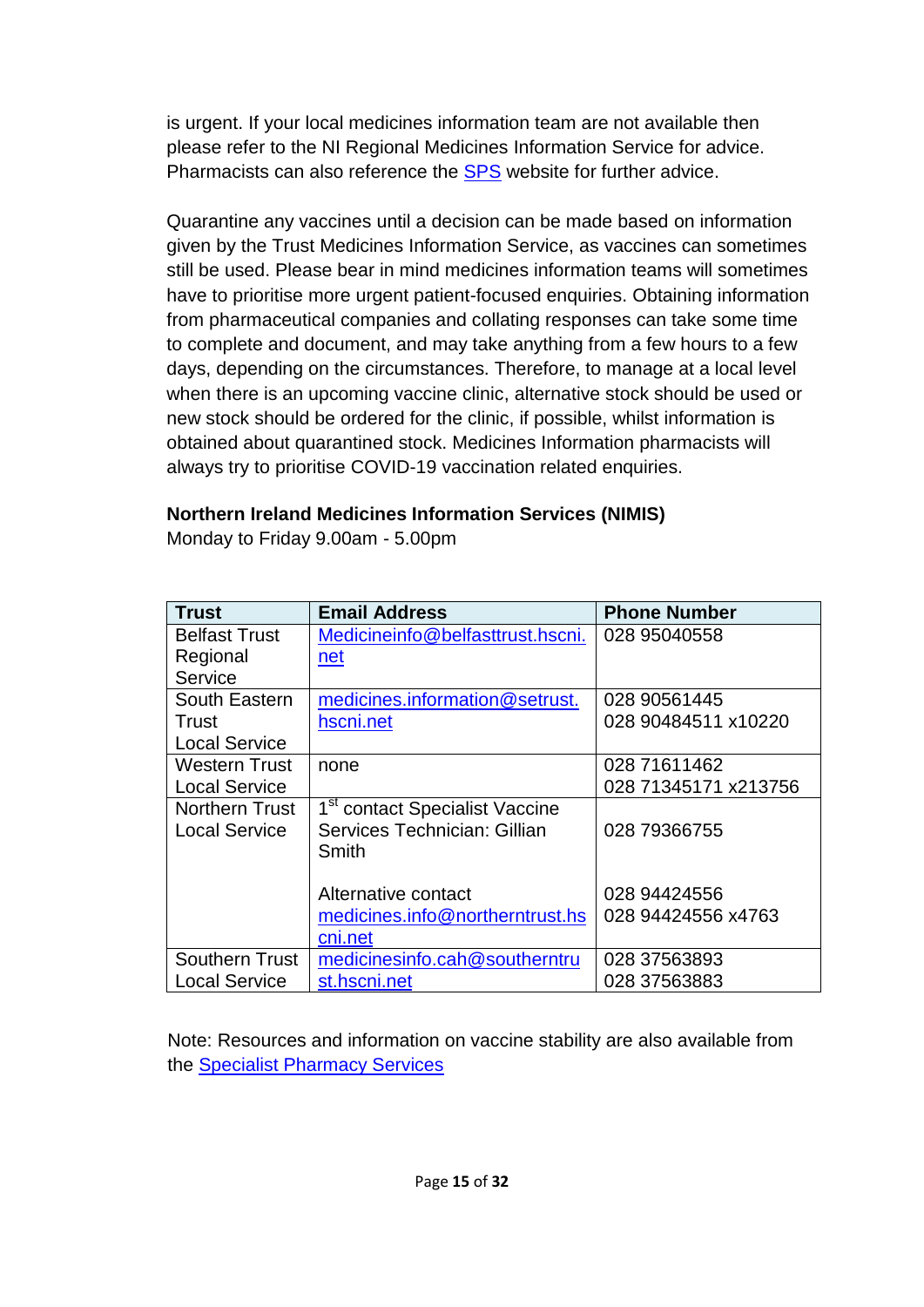- 8.3 If vaccines have been administered to patients prior to discovery of cold chain breach, it should also be reported to the PHA Duty Room (0300 555 0119) for further risk assessment including whether or not patients need revaccination following a cold chain breach.
- <span id="page-15-0"></span>8.4 Any cold chain breaches that result in the loss of vaccine should be reported immediately to HSCB local offices

## **9. Regional Vaccine Management System (VMS) reporting**

- 9.1 The pharmacy contractor must maintain appropriate records to ensure effective ongoing service delivery.
- 9.2 All patients vaccinated via the COVID-CPVS must be recorded on the regional Vaccine Management System (VMS). This is a record that the vaccine has been supplied and administered in line with the COVID-CPVS and PGD, any relevant vaccination protocol, or patient specific direction.

Contractors should only add records for vaccines they have administered i.e. **do not record vaccines administered by other providers.**

- 9.3 Vaccination records must be entered onto the VMS on the same day as vaccine administration.
- 9.4 Upon vaccination record entry onto the VMS:
	- a copy of the vaccination record will automatically be sent to the patient's registered GP within 24hrs, where appropriate (if patient is recorded on the H&C index).
	- data will automatically be sent to the BSO for pharmacy payment purposes.

Please note: if a patient is classed as "unregistered", i.e., patients eligible for healthcare in NI but who are not registered with a GP practice, they should be informed:

- The vaccination record will not be able to be shared/ viewed with other providers (GP, Trust, etc.)
- The person will not be included in any call or recall for future vaccinations/boosters
- 9.5 HSCB would remind Community Pharmacies to review their information governance arrangements if additional devices (e.g. tablets/laptops etc.) are used. As Data Controllers, Community Pharmacies must process data in line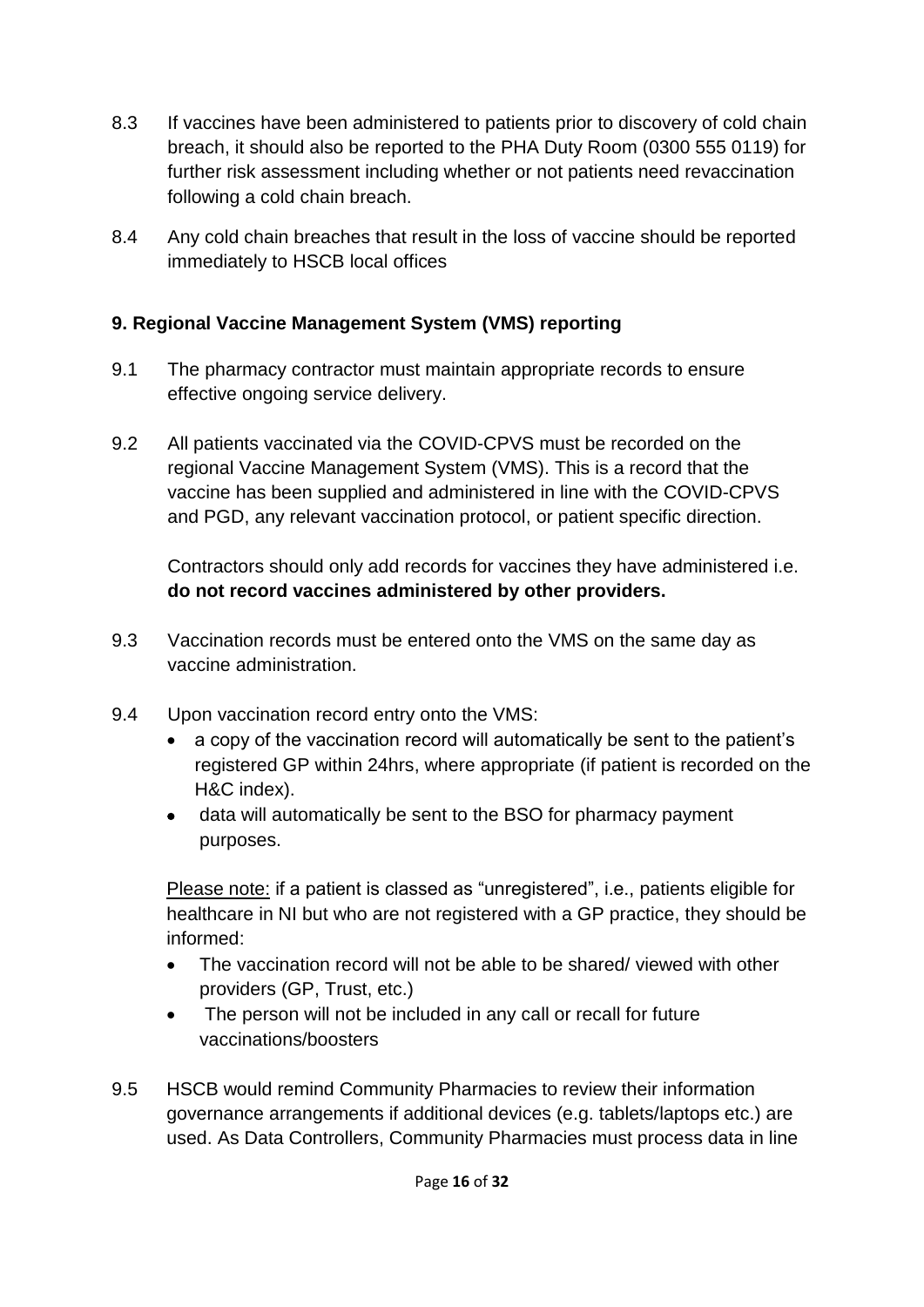with data protection principles outlined in GDPR. Further guidance on this can be found on the ICO website at the following link: [https://ico.org.uk/for](https://ico.org.uk/for-organisations/)[organisations/](https://ico.org.uk/for-organisations/)

- 9.6 If the use of additional devices introduces additional risks in terms of storage or processing of personal data (e.g. using an unencrypted device or unsecure means of data transfer) then pharmacies may need to amend their Privacy Notice to let the patient make an informed decision.
- 9.7 Records must be retained securely in line with the Department of Health Retention Policy identified in the document 'Good management, Good Records' which can be viewed at [https://www.health](https://www.health-ni.gov.uk/publications/good-management-good-records-disposal-schedule)[ni.gov.uk/publications/good-management-good-records-disposal-schedule](https://www.health-ni.gov.uk/publications/good-management-good-records-disposal-schedule) and outlines the requirements for retention and disposal of community pharmacy held records.
- 9.8 In exceptional circumstances if VMS is not accessible at any stage of the service (for example due to a technology malfunction) a paper based record form can be downloaded from the [COVID-CPVS webpage.](https://hscbusiness.hscni.net/services/3250.htm) This can be used to record the details of the vaccination and must be added to VMS as soon as possible after the VMS becomes available again. Any paper based record forms should be disposed of in the confidential waste.
- 9.9 The paper based record form will not be accepted for payment.
- 9.10 Should HSCB request access to vaccination records, the pharmacy contractor will be required to submit all records within 14 days of receipt of the request.

#### <span id="page-16-0"></span>**10. Vaccine wastage**

- 10.1 The pharmacy contractor must be able to maintain low levels of vaccine wastage. The current target across the DoH programme remains at 2%, however it is recognised that waste is unavoidable in some circumstances and that the primary goal should always be vaccination.
- 10.2 The pharmacy contractor must report the number of administered doses, wasted doses and expired stock to the HSCB on a weekly basis on the [BSO](http://www.hscbusiness.hscni.net/services/3250.htm)  [website.](http://www.hscbusiness.hscni.net/services/3250.htm)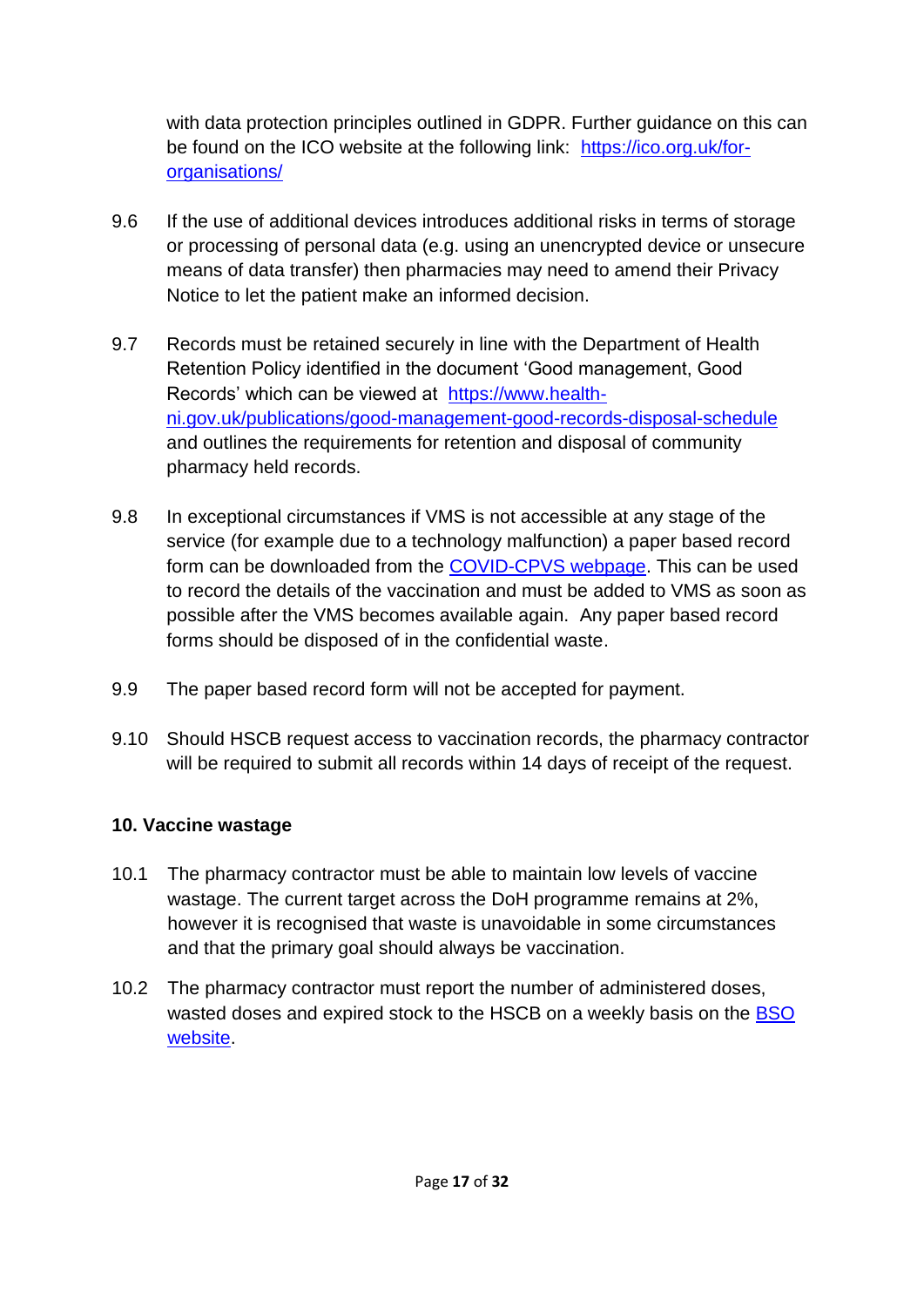#### <span id="page-17-0"></span>**11. Service availability**

- 11.1 The pharmacy contractor should ensure that locums, relief pharmacists, and other individuals are adequately trained, so as to ensure continuity of service provision. **If the pharmacy temporarily or permanently ceases to provide the service, they should notify the HSCB immediately**.
- 11.2 The pharmacy contractor must ensure the service is accessible, appropriate and sensitive to the needs of all service users. No eligible patient shall be excluded or experience particular difficulty in accessing and effectively using this service due to their race, gender, disability, sexual orientation, religion or belief, gender reassignment, marriage or civil partnership status, pregnancy or maternity, or age.

#### <span id="page-17-1"></span>**12. Payment arrangements**

12.1 Claims for payments for the COVID-CPVS will be based upon VMS data entry. It is important that any vaccine provided under a private arrangement is therefore NOT added to VMS.

The fees payable for COVID-CPVS provision will be processed monthly by BSO. The pharmacy contractor should monitor and record the number of vaccinations completed on a monthly basis for verification against BSO payments.

- 12.2 Payment will not be made for submitted paper based record forms.
- 12.3 Only in exceptional circumstances will late submissions be accepted for payment by the BSO up to six months post administration of the vaccination. Claims or submissions after this date will not be processed.
- 12.4 For the COVID-CPVS in the 2021/2022 year only, payment subject to budgetary approval will be £12.58 per administered dose of vaccine.
- 12.5 The pharmacy contractor will not be reimbursed or remunerated, under this service, for vaccines administered to patients who are not included in the COVID-19 vaccination programme.

#### <span id="page-17-2"></span>**13. Other terms and conditions**

13.1 The pharmacy contractor should ensure that there are appropriate indemnity arrangements in place to provide this service. This agreement does not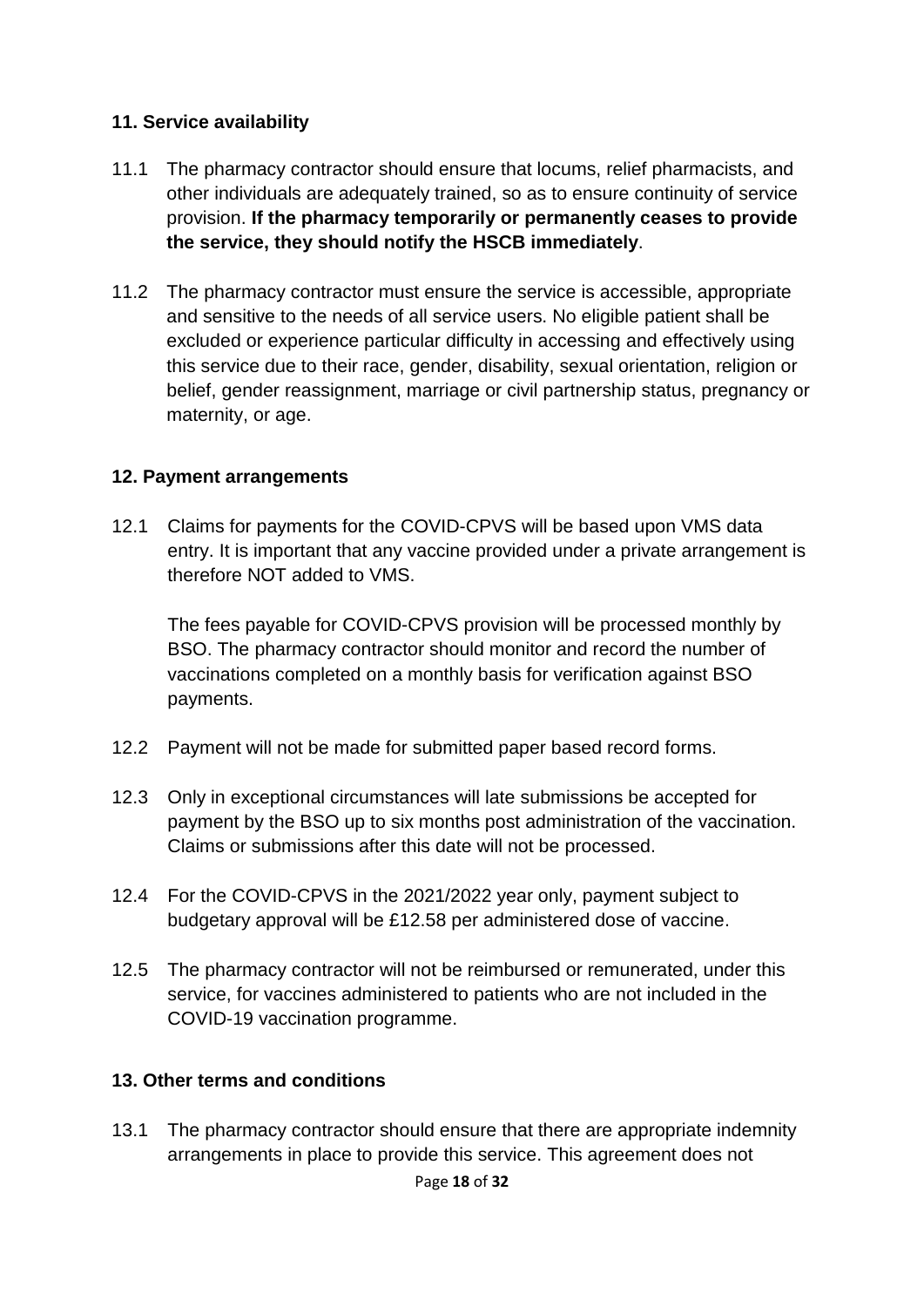abrogate the pharmacy or pharmacist from any of their professional duties or obligations and the PHA or HSCB cannot be held liable for any action or inaction by a pharmacy or pharmacist under the auspices of this agreement that may lead to client harm.

- 13.2 The pharmacy contractor will be notified if HSCB withdraw the COVID-CPVS due to unforeseen emergency pandemic pressures or issues.
- 13.3 Resources can be found at the [COVID-CPVS webpage.](http://www.hscbusiness.hscni.net/services/3250.htm)

Material for reading prior to vaccination (to be issued as appropriate) can be found at the link below

[COVID-19 Vaccination Programme information materials | HSC Public Health](https://www.publichealth.hscni.net/covid-19-coronavirus/northern-ireland-covid-19-vaccination-programme/covid-19-vaccination-0)  [Agency \(hscni.net\)](https://www.publichealth.hscni.net/covid-19-coronavirus/northern-ireland-covid-19-vaccination-programme/covid-19-vaccination-0)

- 13.4 The pharmacy contractor shall not publicise the availability of the service, other than using any materials specifically provided by the HSCB (unless with the prior agreement of the HSCB) or publicise in any way which is inconsistent with the professional nature of the service.
- 13.5 The pharmacy contractor shall not give, promise or offer to any person any gift or reward as an inducement to or in consideration of his/her registration with the service.
- <span id="page-18-0"></span>13.6 The pharmacy contractor shall ensure that service provision is in accordance with relevant professional standards and guidelines.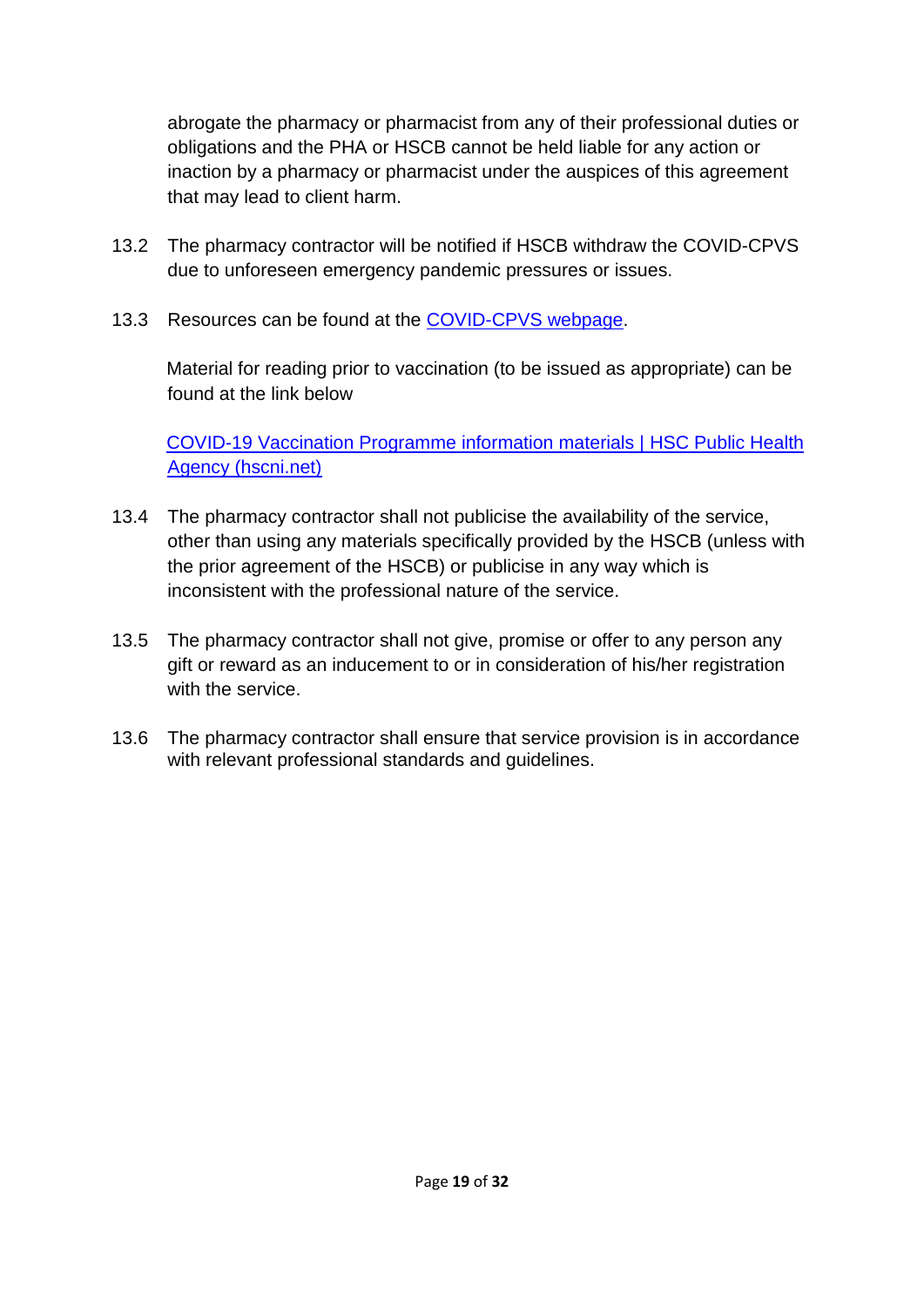**Appendix 1.** Eligible cohorts under COVID-CPVS **(Primary)** and excluded patients or those that require special consideration (for AstraZeneca and Moderna Vaccination)

|                | <b>Eligible cohort</b>                                                                                                                                                                                                                                                                                  | <b>Date Added to CPVS</b>                                                                                                                                 | <b>Date Added to CPVS</b>               |
|----------------|---------------------------------------------------------------------------------------------------------------------------------------------------------------------------------------------------------------------------------------------------------------------------------------------------------|-----------------------------------------------------------------------------------------------------------------------------------------------------------|-----------------------------------------|
|                |                                                                                                                                                                                                                                                                                                         | <b>AstraZeneca (Vaxzevria®)</b>                                                                                                                           | Moderna (Spikevax®)                     |
| 1              | All those 80 years of age<br>and over<br>Health and social care<br>workers 40 years of age<br>and over (see<br>HSS(MD)82/2020 for<br>prioritisation of staff in<br>current phase of vaccine<br>deployment)                                                                                              | From commencement of<br>service<br>Those HSCW aged 18-39<br>are temporarily not eligible<br>for AZ vaccination as of 18 <sup>th</sup><br><b>June 2021</b> | From 16 <sup>th</sup> September<br>2021 |
| $\overline{2}$ | All those 75 years of age<br>and over                                                                                                                                                                                                                                                                   | From commencement of<br>service                                                                                                                           | From 16 <sup>th</sup> September<br>2021 |
| 3              | All those 70 years of age<br>and over<br><b>Clinically extremely</b><br>vulnerable individuals (see<br>Definition of clinically<br>extremely vulnerable<br>groups)                                                                                                                                      | From commencement of<br>service                                                                                                                           | From 16 <sup>th</sup> September<br>2021 |
| $\overline{4}$ | All those 65 years of age<br>and over                                                                                                                                                                                                                                                                   | From commencement of<br>service                                                                                                                           | From 16 <sup>th</sup> September<br>2021 |
| 5              | All individuals aged 40<br>years to 64 years with<br>underlying heath<br>conditions which put them<br>at higher risk of serious<br>disease and mortality, as<br>per JCVI advice.<br>Note: AZ provision to those<br>aged 18-39 years old is<br>temporarily suspended as<br>of 18 <sup>th</sup> June 2021 | Eligibility amended 18th<br>June 2021. May be eligible<br>through GP service or within<br>an alternative cohort                                           | From 16 <sup>th</sup> September<br>2021 |
| 6              | All those 60 years of age<br>and over                                                                                                                                                                                                                                                                   | From commencement of<br>service                                                                                                                           | From 16 <sup>th</sup> September<br>2021 |
| $\overline{7}$ | All those 50 -59 years of<br>age                                                                                                                                                                                                                                                                        | Included from 15 <sup>th</sup> March                                                                                                                      | From 16 <sup>th</sup> September<br>2021 |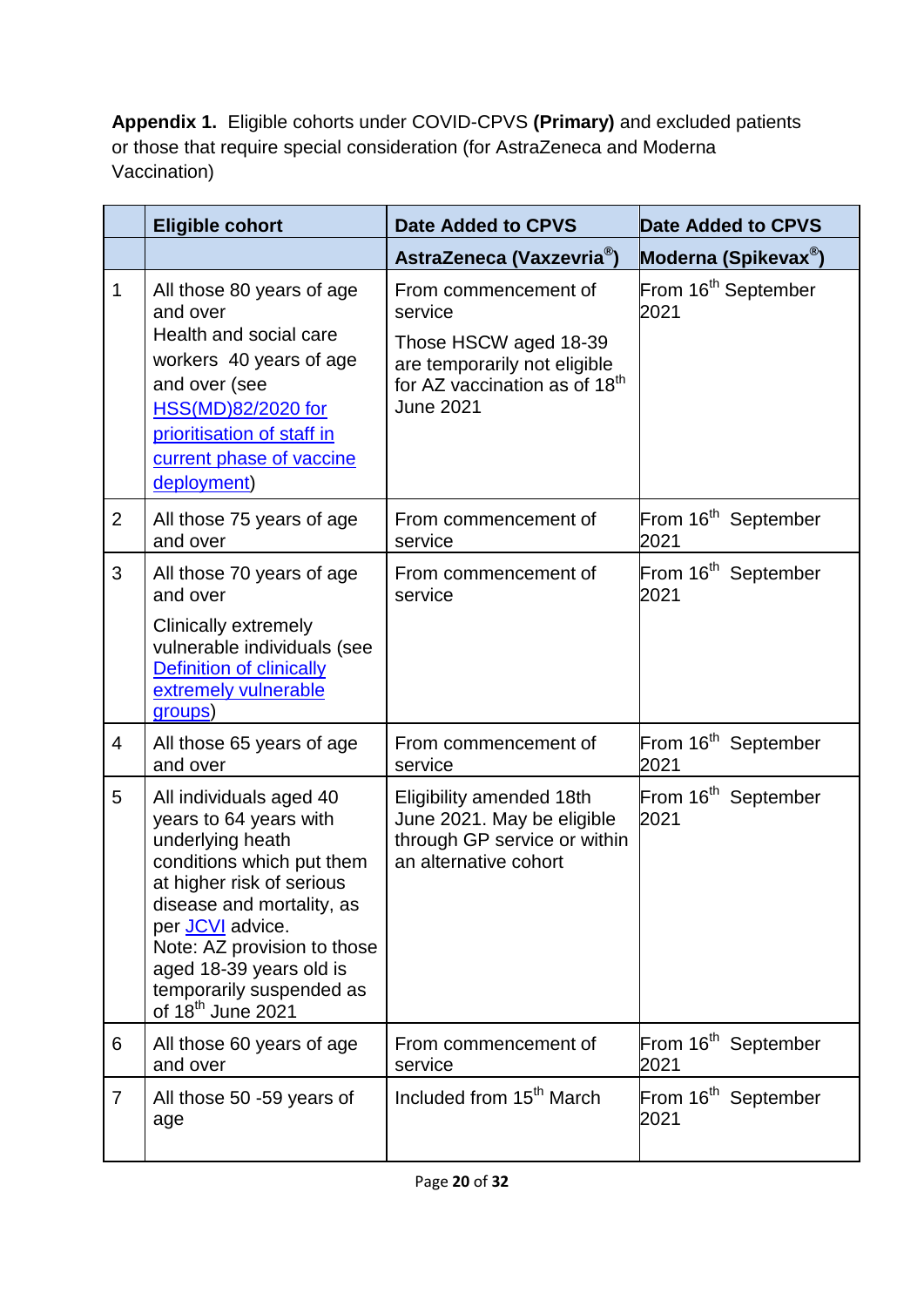|    | <b>Eligible cohort</b>               | <b>Date Added to CPVS</b>                                                                                                                                                         | <b>Date Added to CPVS</b>                  |
|----|--------------------------------------|-----------------------------------------------------------------------------------------------------------------------------------------------------------------------------------|--------------------------------------------|
|    |                                      | AstraZeneca (Vaxzevria <sup>®</sup> )                                                                                                                                             | Moderna (Spikevax®)                        |
| 8  | All those 45-49 years of<br>age      | Included from 31 <sup>st</sup> March<br>2021                                                                                                                                      | From 16 <sup>th</sup> September<br>2021    |
| 9  | All those 40-44 years of<br>age      | Included from 8 <sup>th</sup> April 2021                                                                                                                                          | From 16 <sup>th</sup> September<br>2021    |
| 10 | All those 35-39 years of<br>age      | AZ temporarily suspended<br>18 <sup>th</sup> June 2021. Can<br>administer 2 <sup>nd</sup> dose if 1 <sup>st</sup><br>dose has already been<br>administered prior to<br>suspension | From 16 <sup>th</sup> September<br>2021    |
| 11 | All those 30-34 years of<br>age      | AZ temporarily suspended<br>18 <sup>th</sup> June 2021. Can<br>administer 2 <sup>nd</sup> dose if 1 <sup>st</sup><br>dose has already been<br>administered prior to<br>suspension | From 16 <sup>th</sup> September<br>2021    |
| 12 | All those aged 25-29 years<br>of age | AZ temporarily suspended<br>18 <sup>th</sup> June 2021. Can<br>administer 2 <sup>nd</sup> dose if 1 <sup>st</sup><br>dose has already been<br>administered prior to<br>suspension | From 16 <sup>th</sup> September<br>2021    |
| 13 | All those aged 18-24 years<br>of age | AZ temporarily suspended<br>18 <sup>th</sup> June 2021, Can<br>administer 2 <sup>nd</sup> dose if 1 <sup>st</sup><br>dose has already been<br>administered prior to<br>suspension | From $16^{\text{th}}$<br>September<br>2021 |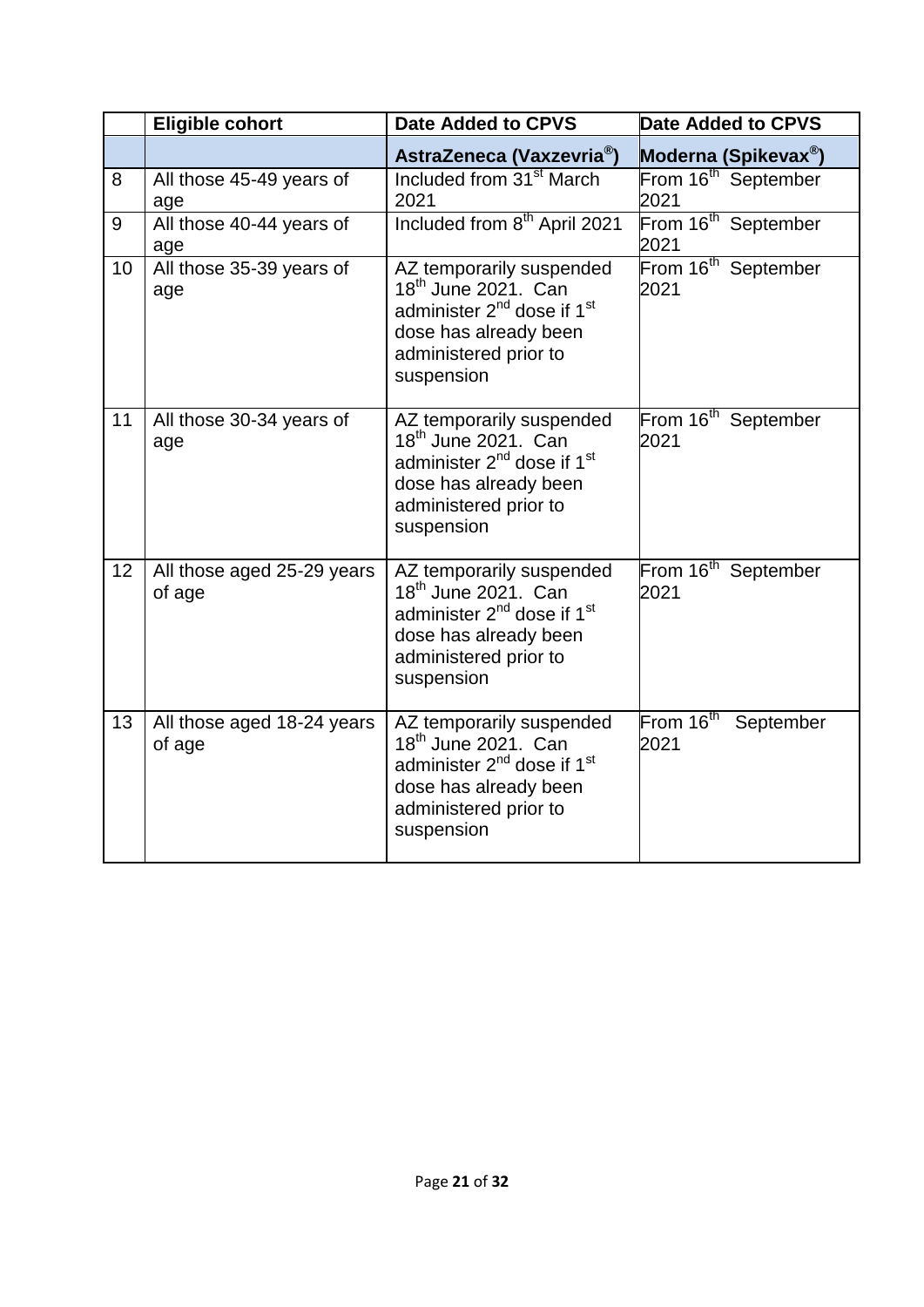|                | <b>Patient specific</b><br>information relating to<br>the Community<br><b>Pharmacy COVID-19</b><br>vaccination service | AstraZeneca (Vaxzevria <sup>®</sup> )                                                                                                                             | Moderna (Spikevax <sup>®</sup> )                                                  |
|----------------|------------------------------------------------------------------------------------------------------------------------|-------------------------------------------------------------------------------------------------------------------------------------------------------------------|-----------------------------------------------------------------------------------|
|                | Patients who are, or<br>believe themselves to<br>be, pregnant and are<br>yet to receive their first<br>dose            | Patients not included in the<br><b>Community Pharmacy</b><br>COVID-19 vaccination<br>service                                                                      | Proceed to vaccinate<br>patient as advised in<br><b>Green Book chapter</b><br>14a |
| $\overline{2}$ | Patients who are or<br>believe themselves to<br>be pregnant and have<br>received their first dose                      | Patient should complete<br>vaccination during<br>pregnancy using the same<br>vaccine product (unless<br>contra-indicated) as advised<br>in Green Book Chapter 14a | Proceed to vaccinate<br>patient as advised in<br><b>Green Book chapter</b><br>14a |
| 3              | Individuals who are<br>breastfeeding                                                                                   | Patient should complete<br>vaccination using the same<br>vaccine product (unless<br>contra-indicated) as advised<br>in Green Book Chapter 14a                     | Proceed to vaccinate<br>patient as advised in<br><b>Green Book chapter</b><br>14a |

## **JCVI has advised that women who are pregnant should be offered primary immunisation. Please see [Green Book](https://assets.publishing.service.gov.uk/government/uploads/system/uploads/attachment_data/file/1037340/Greenbook-chapter-14a-30Nov21.pdf) Chapter 14a for further information**

| <b>Patients not included</b><br>in the Community<br><b>Pharmacy COVID-19</b><br>vaccination service | AstraZeneca (Vaxzevria <sup>®</sup> ) | Moderna (Spikevax <sup>®</sup> ) |
|-----------------------------------------------------------------------------------------------------|---------------------------------------|----------------------------------|
| Those aged under 18                                                                                 | Patients not included in the          | Patients not included in         |
| years old                                                                                           | <b>Community Pharmacy</b>             | the Community                    |
|                                                                                                     | COVID-19 vaccination                  | Pharmacy COVID-19                |
|                                                                                                     | service                               | vaccination service              |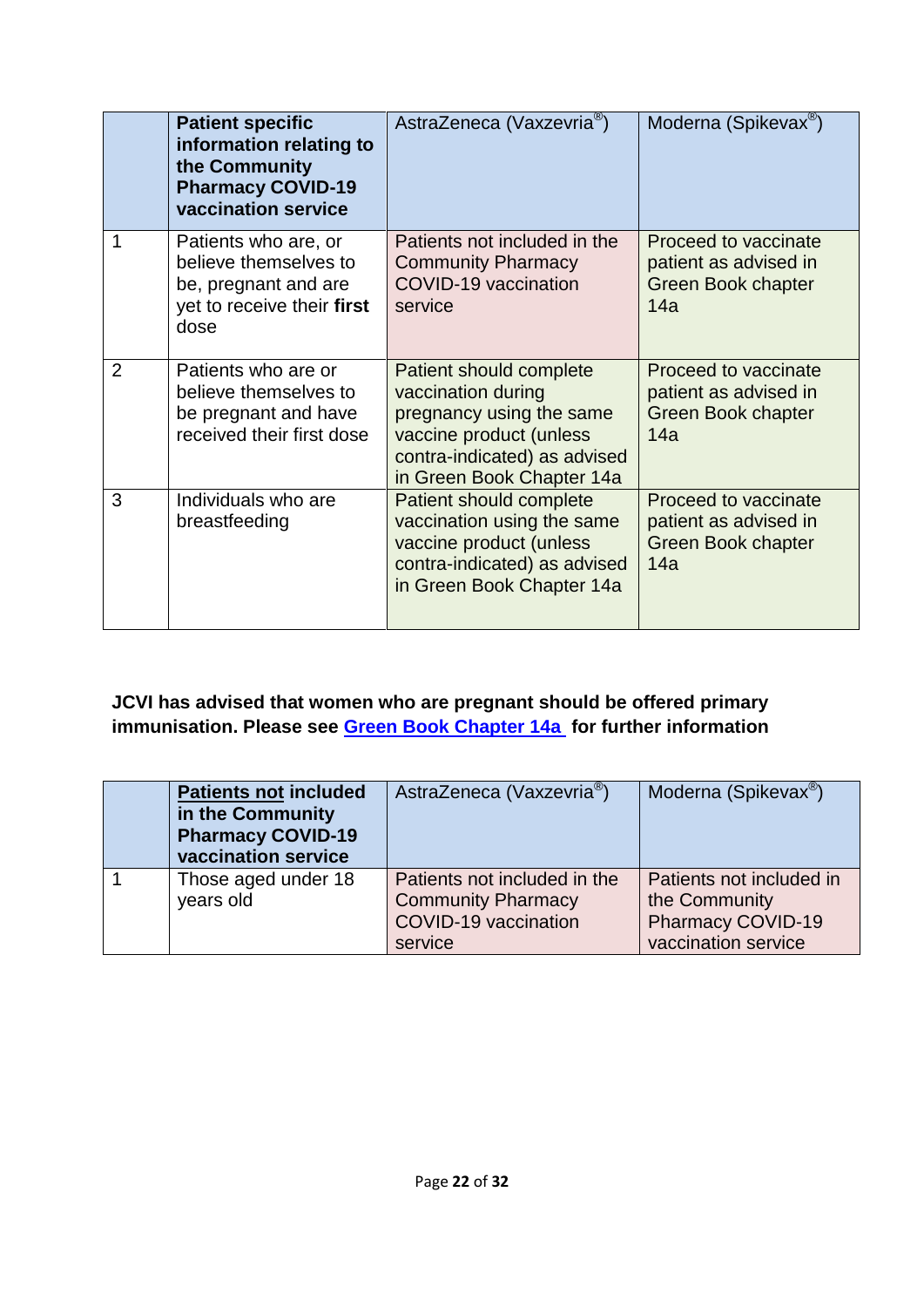#### **Severely immunosuppressed patients**

From 20 September 2021 named severely immunosuppressed patients were [authorised](https://www.health-ni.gov.uk/sites/default/files/publications/health/doh-hss-md-66-2021.pdf) by the JCVI to receive a third primary COVID-19 vaccination dose. **Please refer to [DoH correspondence](https://www.health-ni.gov.uk/sites/default/files/publications/health/doh-hss-md-66-2021.pdf) (20th September 2021) for detail on preferred vaccine to be used.** 

#### **Verification of Eligibility**

Please see Appendix 3 (Community Pharmacy COVID Vaccination Service – Acceptable Forms of ID) for information on verification of patient identity

**Appendix 2.** COVID-19 Primary dose vaccinations recommended intervals in Northern Ireland

| <b>Vaccines Included in Service</b>                                                      | Date added                           |
|------------------------------------------------------------------------------------------|--------------------------------------|
| <b>COVID-19 AstraZeneca vaccine</b>                                                      | From commencement of service         |
| Note: The recommended dosage<br>interval between the first and second<br>dose is 8 weeks |                                      |
| HSS(MD) 52/2021                                                                          |                                      |
| <b>COVID-19 Moderna vaccine</b>                                                          | From 16 <sup>th</sup> September 2021 |
| Note: The recommended dosage<br>interval between the first and second<br>dose is 8 weeks |                                      |

**For those patients, identified by their GP as severely immunosuppressed and recommended for a 3rd primary dose, the dosing interval between the 2nd, and 3 rd dose may vary due to treatment schedules or specialist advice. The preferred date range for the patient to receive their 3rd primary dose will be stated in the patient's GP or Trust clinician referral letter. Please refer to [DoH](https://www.health-ni.gov.uk/sites/default/files/publications/health/doh-hss-md-66-2021.pdf)  [correspondence](https://www.health-ni.gov.uk/sites/default/files/publications/health/doh-hss-md-66-2021.pdf) (20th September 2021) for detail on preferred dosing intervals.** 

<span id="page-22-0"></span>If the patient's community pharmacy is unable to facilitate a vaccination within the stated time frame, the patient should be advised to use the interactive map available on the [HSCB](http://www.hscboard.hscni.net/community-pharmacy-vaccinations/) website to locate alternative vaccinating pharmacies. In the event that no appropriate vaccination appointment is available to the patient within the community pharmacy network, within the stated time frame, the patient should be referred back to their GP for further advice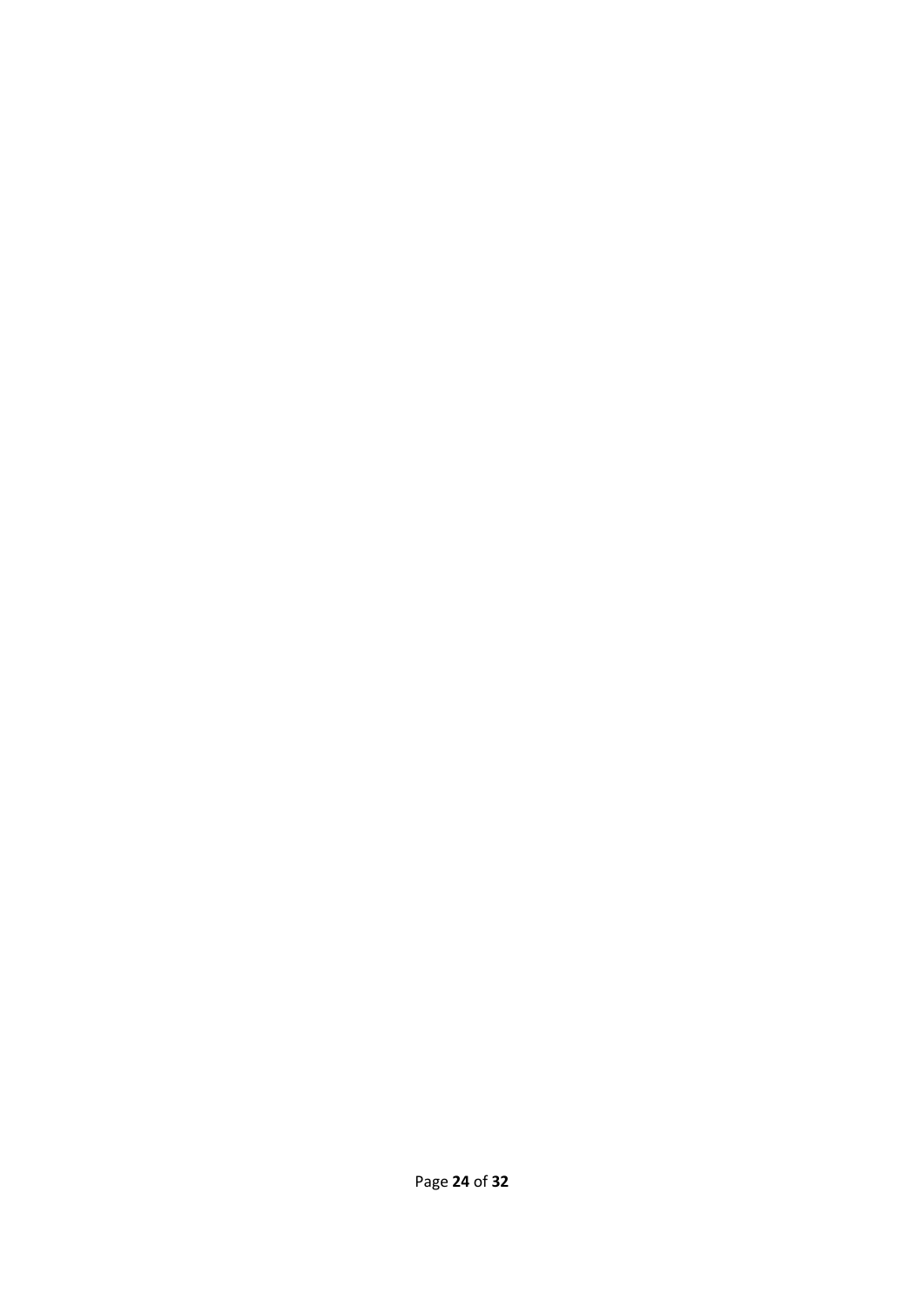

#### **Appendix 3 CPVS ID requirements**

#### **Community Pharmacy COVID Vaccination Service – Acceptable Forms of ID**

Patients presenting to the pharmacy must have their identity verified in one of the following ways. In addition to this, the patient details **should** try to be matched on the VMS prior to vaccination. If this is not successful, please refer to the additional criteria section for more information.

#### **1. Photographic ID with Date of Birth**

Examples include:

- Passport
- Driving Licence
- Travel Pass
- HSCW ID badge
- Electoral Identity Card

N.B. Photographic ID which has passed its expiration date is acceptable as long as the patient is still recognisable from the photograph.

#### **OR**

#### **2. A combination of TWO of the following documents:**

- Birth certificate
- Adoption Certificate
- Certificate of registration or naturalisation
- Citizen card
- ID from organisations or charities/support groups the patient is involved in which verifies name and date of birth but does not include a photograph:
	- o JAM cards
	- o brain injury identity cards
	- o carers identification
- Utility Bill (from different suppliers)
- Letter from a government organisation, such as HMRC or Benefits Office.
- Student Card
- HSCW ID badge without photograph/DOB
- Travel pass without photographic ID/DOB
- Armed forces identity card
- Student loan account
- Mortgage account
- Credit account
- a proof of age card recognised under PASS with a unique reference number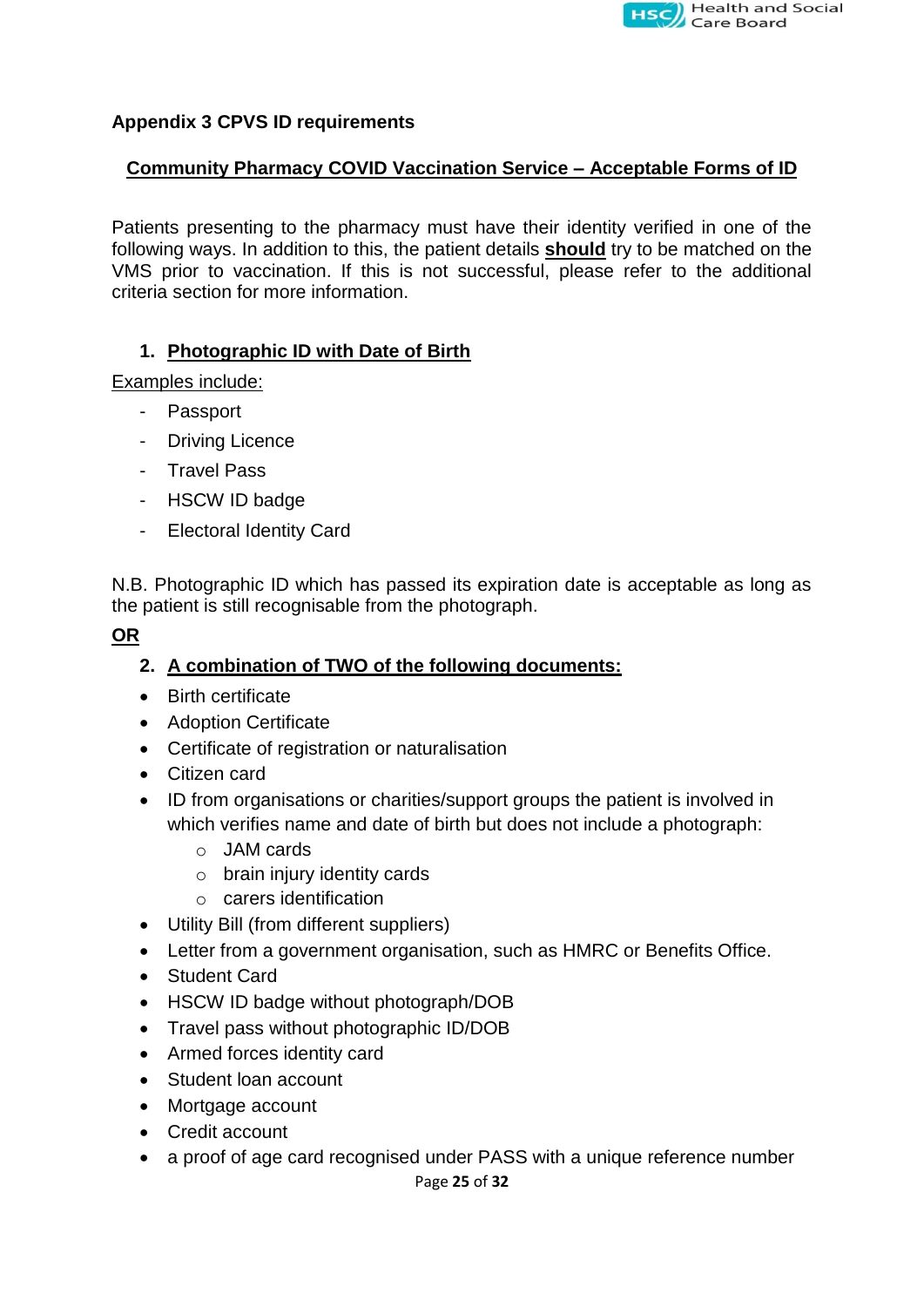- a loan account (including hire purchase accounts)
- a bank, building society or credit union current account (which the claimed identity can show by giving you a bank card)
- a 'high' electronic identity from a notified eIDAS scheme

## **OR**

**3. The Patient is known to be eligible by the Pharmacist and has a PMR with the pharmacy.**

## **\*\*Additional criteria\*\***

#### **As well as providing the ID requirements listed above, if the patient falls under any of the following categories, additional criteria may also apply as detailed below:**

- **Students** A person, in further education, ordinarily resident in Northern Ireland or Great Britain or a person that is classed as an international student studying at a UK institution.
	- **Patient will need their student card from the educational setting** (such as university) and proof of NI address
- **Migrant workers** A migrant worker is defined as someone who has come to Northern Ireland to work and who is neither a national of the United Kingdom nor the Republic of Ireland.
	- **Patient must present a letter from their employer**
- **DoH authorised** This may be a number of different types of individuals where the DoH have approved vaccination e.g. a person not normally resident in NI who has had a first dose in another region of the UK.
	- **Approval for vaccination will be confirmed by receipt of a DOH** email or letter.
- **Homeless** A person may be homeless if they are:
	- $\circ$  staying with friends or family
	- o staying in a hostel
	- o staying in a bed and breakfast
	- o living in very overcrowded conditions
	- $\circ$  at risk of violence if they stay in their home
	- $\circ$  living in poor conditions that are damaging their health
	- $\circ$  living in a house that is unsuitable for them
	- o rough sleeping
		- **Pharmacist may have to use discretion as they may not have** documents
- **Other** This category should only be used if an unregistered patient does not fit into any of the categories specified above.
	- **ID requirements for specific groups will be as per DoH, when** announced.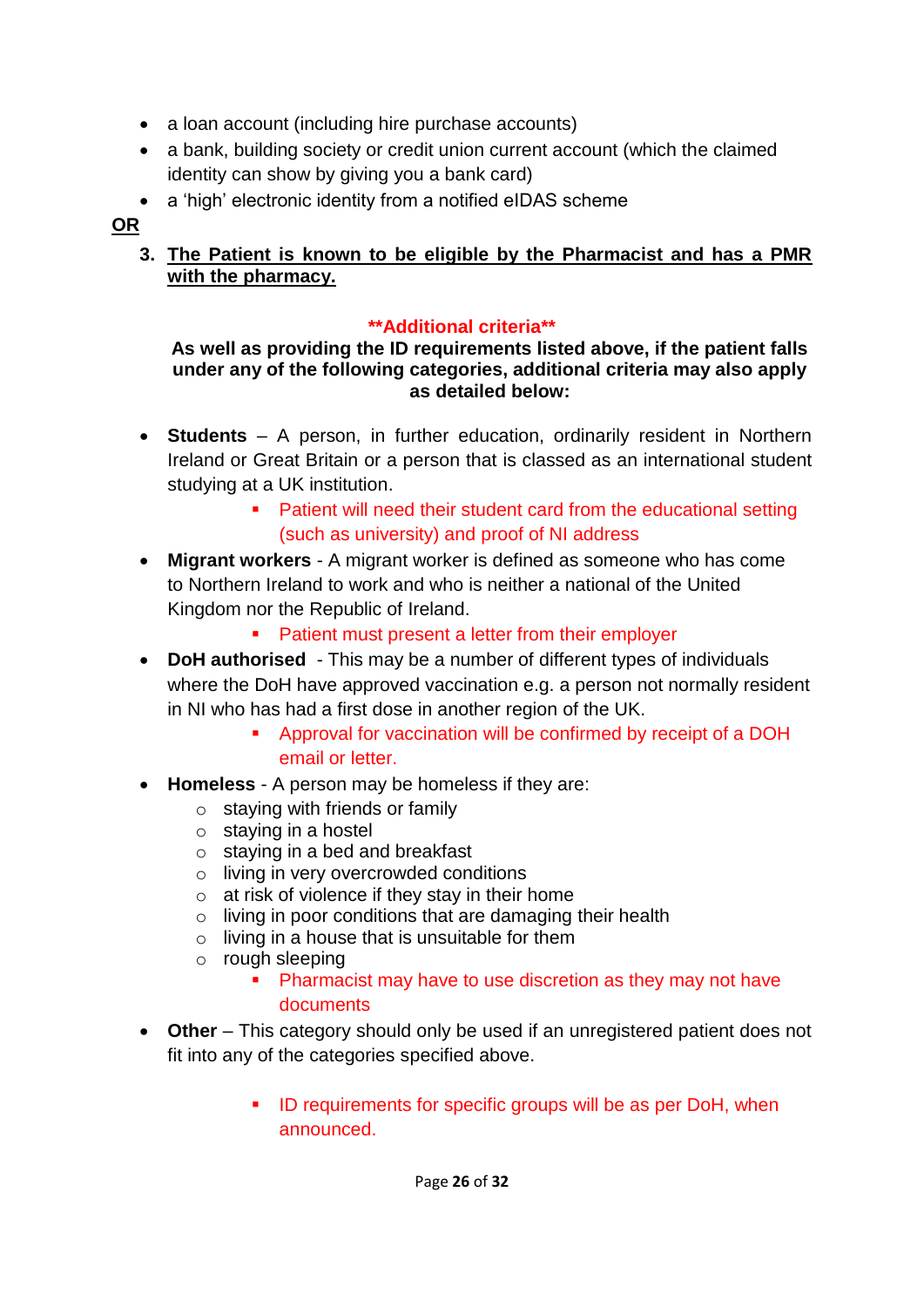#### **Severely immunosuppressed - 3 rd primary dose or booster dose**

The vast majority of individuals are likely to be identified by their secondary care clinician but some individuals may be only known by their GP. As per [DoH](https://www.health-ni.gov.uk/sites/default/files/publications/health/doh-hss-md-66-2021.pdf)  [correspondence](https://www.health-ni.gov.uk/sites/default/files/publications/health/doh-hss-md-66-2021.pdf) (20<sup>th</sup> Sept 2021), patients who have been prescribed high dose steroids (and if they are not also currently receiving treatment via secondary care), will be identified by their GP and issued with a letter recommending that they receive a 3<sup>rd</sup> primary dose or booster dose via a local community pharmacy preferably using an mRNA vaccine, i.e., Moderna.

## This letter must be evidenced to the pharmacist as proof of eligibility for  $3<sup>rd</sup>$  primary dose or booster dose.

Trust identified patients may also be vaccinated by community pharmacy on presentation of their Trust recommendation letter.

#### **Adult Household contacts of Immunosuppressed Individuals**

As per [DoH correspondence,](https://www.health-ni.gov.uk/sites/default/files/publications/health/doh-hss-md-69-2021_0.pdf) immunosuppressed individuals will be identified by GPs/Trusts and a letter issued to them advising that those who live with them are eligible to receive a booster dose from their GP or community pharmacy. This letter must be evidenced to the pharmacist as proof of eligibility for the booster dose.

#### **The Spring Booster Campaign 2022 – see Appendix 4**

As a precautionary strategy for 2022, JCVI advises an extra Spring 2022 booster dose, **around 6 months** after the last vaccine dose, should be offered to:

- Adults aged 75 years and over
- Residents in a care home for older adults
- Individuals aged 12 years and over who are immunosuppressed, as defined in the [Green Book](https://www.gov.uk/government/publications/covid-19-the-green-book-chapter-14a)

<span id="page-26-0"></span>The vast majority of people aged over 75 will reach an interval of **around six months** from their previous dose between March and June 2022. Although vaccination should ideally be offered around six months from any previous dose, **operational flexibility** may be used. **For example, individuals in care homes or housebound patients may be offered the booster alongside other residents providing there is at least three months from the previous dose.**

Immunosuppressed individuals who have received an additional primary dose may have received the booster (fourth) dose more recently. These latter individuals and other eligible people who received their last vaccine more recently should also be offered the booster during the spring campaign providing there is at least three months from the previous dose. This will ensure they have additional protection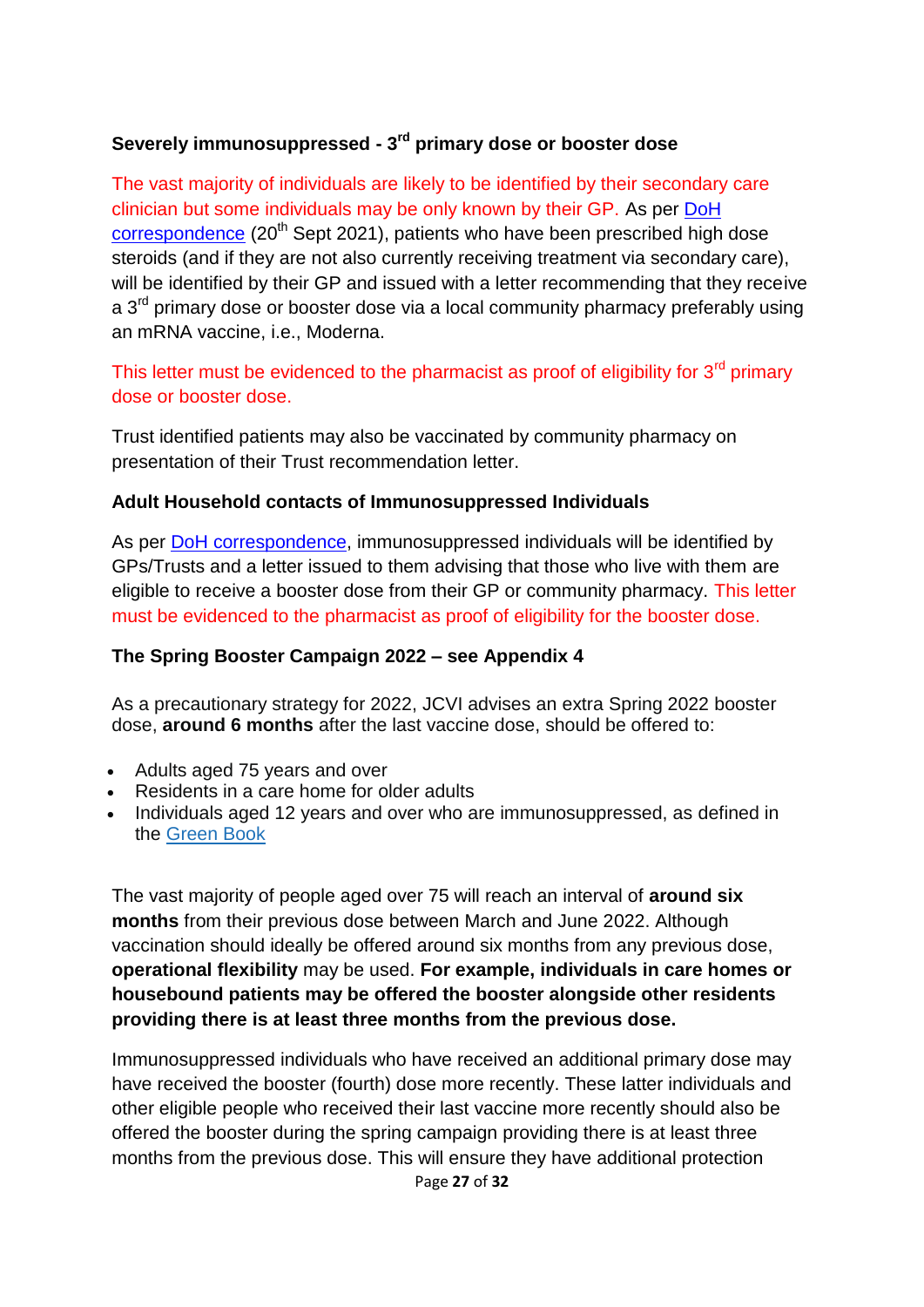against a potential summer wave and will align with their peers to facilitate an autumn programme.

Someone in an eligible group who has received a full course of primary vaccination (two or three doses) but has not received their first booster by March 2022, may be given the spring booster in the campaign provided there is at least three months from the previous dose. An additional dose is not then recommended before the autumn. The vaccines offered should follow the age-appropriate advice as for other reinforcing doses (see [Green Book\)](https://www.gov.uk/government/publications/covid-19-the-green-book-chapter-14a).

## **AstraZeneca Booster – specific individuals only**

As per DoH [correspondence](https://www.health-ni.gov.uk/sites/default/files/publications/health/doh-hss-md-75-2021.pdf) and subsequent [addendum,](https://www.health-ni.gov.uk/sites/default/files/publications/health/doh-hss-add-75.pdf) the Astra Zeneca booster must only be administered to patients (aged 18 years and over) who are able to evidence a letter from their GP or Trust clinician advising that an AZ booster is required and who are otherwise eligible for booster vaccination. Such individuals must have received an AZ vaccination as part of their primary course.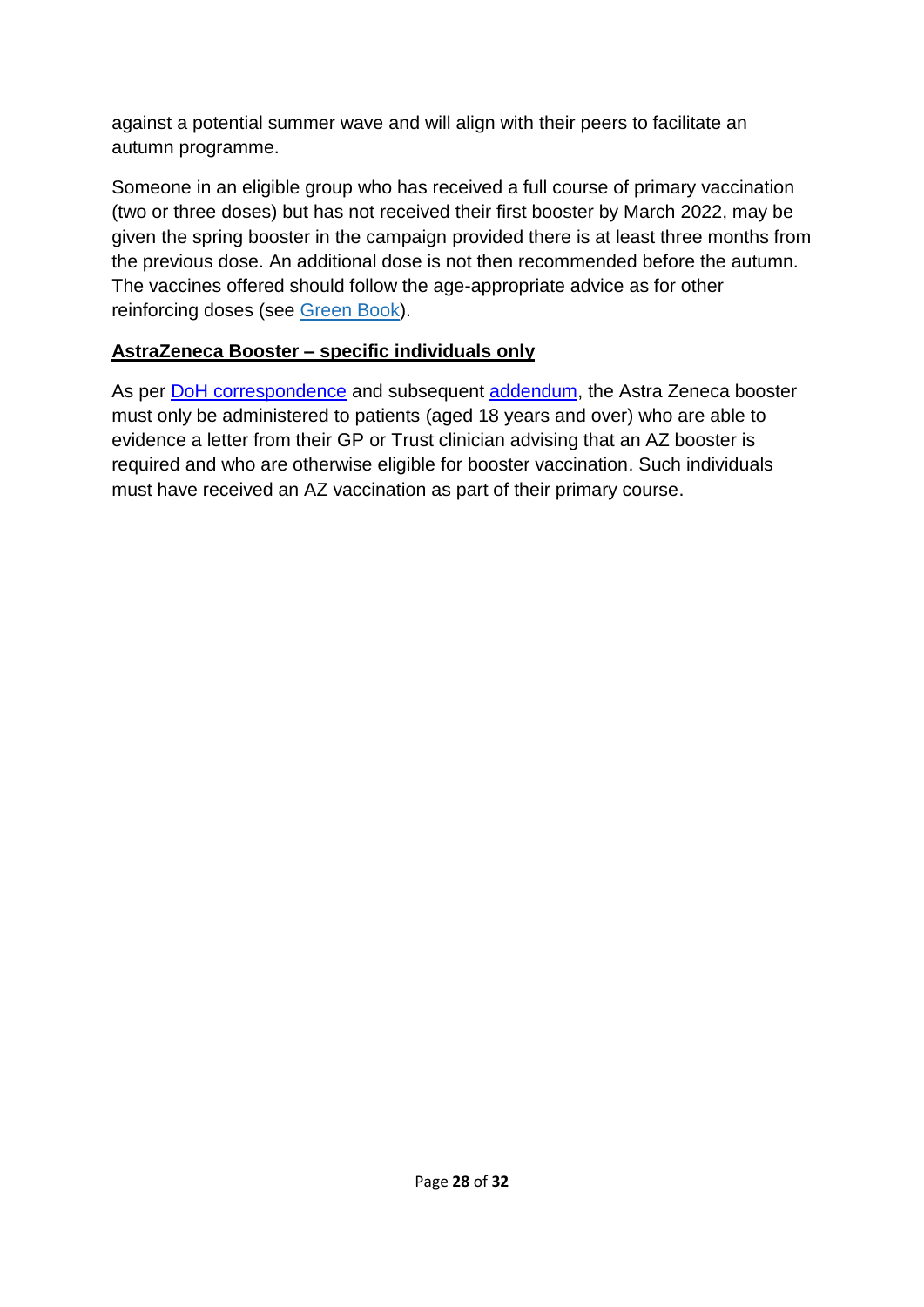|                | <b>Eligible cohort</b>                                                                                                                                                                                                                                          | <b>Date Added to CPVS</b><br><b>BOOSTER</b>                                                             | <b>Date Added to CPVS</b><br><b>BOOSTER</b>                                                                           |
|----------------|-----------------------------------------------------------------------------------------------------------------------------------------------------------------------------------------------------------------------------------------------------------------|---------------------------------------------------------------------------------------------------------|-----------------------------------------------------------------------------------------------------------------------|
|                |                                                                                                                                                                                                                                                                 | <b>AstraZeneca (Vaxzevria®)</b>                                                                         | Moderna (Spikevax <sup>®</sup> )                                                                                      |
| 1              | <sup>1</sup> Frontline health and<br>social care workers                                                                                                                                                                                                        | 14 <sup>th</sup> November 2021 (as per<br>DoH correspondence)                                           | Included from 24 September<br>2021                                                                                    |
| $\overline{2}$ | All those 50 years of<br>age and over                                                                                                                                                                                                                           | DoH correspondence) (see<br>note 1)                                                                     | 14 <sup>th</sup> November 2021 (as per Included from 24 September<br>2021                                             |
| 3              | Carers                                                                                                                                                                                                                                                          | 14 <sup>th</sup> November 2021 (as per<br>DoH correspondence) (see<br>note 1)                           | Included from 10 November<br>2021                                                                                     |
| $\overline{4}$ | <b>Household Contacts</b><br>οf<br>Immunosuppressed<br>Individuals                                                                                                                                                                                              | 14 <sup>th</sup> November 2021 (as per<br>DoH correspondence) (see<br>note 1)                           | Included from 10 November<br>2021                                                                                     |
| 5              | All those<br>aged 40-49 years                                                                                                                                                                                                                                   | DoH correspondence) (see<br>note $1)$                                                                   | 30 <sup>th</sup> November 2021 (as per  Included from 30 <sup>th</sup> November<br>2021 (as per DoH<br>correspondence |
| 6              | All those<br>aged 18 years and<br>over                                                                                                                                                                                                                          | 30 <sup>th</sup> November 2021 (as per<br>DoH correspondence and<br>subsequent addendum<br>(see note 1) | Date of inclusion of<br>individual age groupings<br>determined by DoH<br>(see note 2)                                 |
| $\overline{7}$ | Spring 2022 booster<br>dose, around 6<br>months after the last<br>vaccine dose.<br>Adults aged 75 years<br>and over<br>Residents in a care<br>home<br>Individuals aged 18*<br>years and over who<br>are<br>immunosuppressed,<br>as defined in<br>the Green Book | 25 <sup>th</sup> March 2022 as per <b>DoH</b><br>correspondence<br>(*see note 3)                        | Included from 25 <sup>th</sup> March<br>2022 as per DoH<br>correspondence<br>$(*see note 3)$                          |

## **Appendix 4.** Eligible cohorts under the COVID- booster CPVS

**.** 

 $<sup>1</sup>$  Frontline HSCWs are defined by DoH as HSCWs that are 'patient facing'</sup>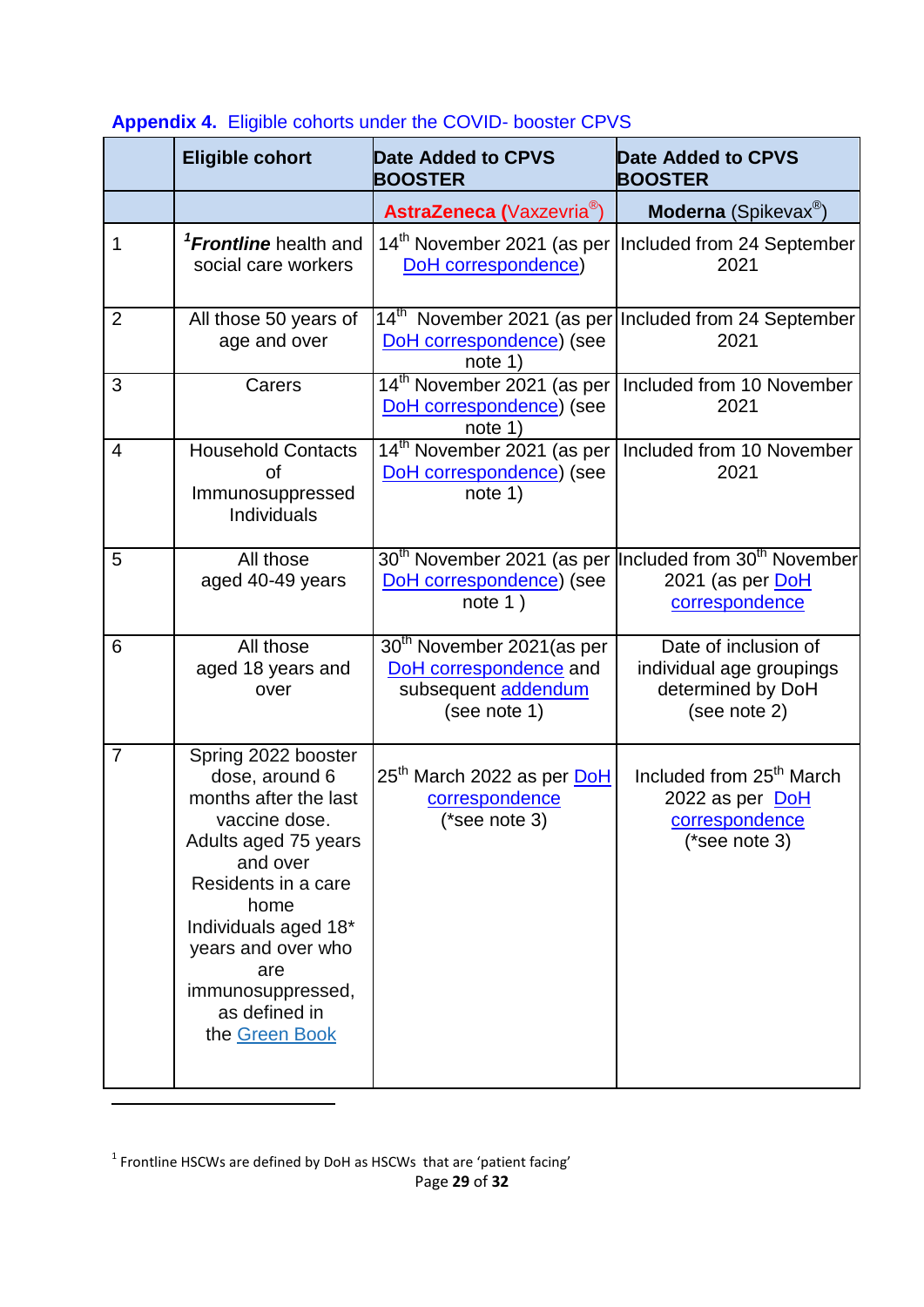| <b>Note</b> | For those identified by GP or Trust clinician as requiring an AZ booster dose, such                                                                              |  |  |  |
|-------------|------------------------------------------------------------------------------------------------------------------------------------------------------------------|--|--|--|
|             | individuals must meet all of the following:                                                                                                                      |  |  |  |
|             | Individuals eligible for a booster dose as part of the national COVID-19<br>$\bullet$<br>vaccination programme and subsequent correspondence / publications from |  |  |  |
|             | Northern Ireland Department of Health                                                                                                                            |  |  |  |
|             | have received at least one AZ vaccination as part of their primary COVID-19<br>$\bullet$<br>vaccination course,                                                  |  |  |  |
|             | must be aged over 18 years old<br>$\bullet$                                                                                                                      |  |  |  |
|             | must be able to evidence a GP/ Trust referral letter recommending them for                                                                                       |  |  |  |
|             | an AZ booster vaccine.                                                                                                                                           |  |  |  |
| Note        | Community Pharmacists will be informed by HSCB correspondence as each                                                                                            |  |  |  |
| 2           | prioritised group is included within the community pharmacy booster vaccination                                                                                  |  |  |  |
|             | service                                                                                                                                                          |  |  |  |
| Note        | Community Pharmacy service operates for 18 years and older, therefore                                                                                            |  |  |  |
| 3           | individuals 18 years and older who are immunosuppressed are eligible for Spring                                                                                  |  |  |  |
|             | 2022 booster                                                                                                                                                     |  |  |  |

<span id="page-29-0"></span>In December 2021, following the recognition of pregnancy as a risk factor for severe COVID-19 infection and poor pregnancy outcomes during the Delta wave, pregnancy was added to the clinical risk groups (table 3 and table 4)

[COVID-19 Greenbook chapter 14a \(publishing.service.gov.uk\)](https://assets.publishing.service.gov.uk/government/uploads/system/uploads/attachment_data/file/1045852/Greenbook-chapter-14a-11Jan22.pdf)

## **Severely immunosuppressed – booster doses**

Patients will be identified by their GP or Trust clinician and issued with a letter recommending that they receive a booster dose via a local community pharmacy preferably using an mRNA vaccine, i.e., Moderna.

This letter must be evidenced to the pharmacist as proof of eligibility for booster dose.

| <b>Patients not included</b><br>in the Community<br><b>Pharmacy COVID-19</b><br><b>BOOSTER vaccination</b><br>service | AstraZeneca (Vaxzevria <sup>®</sup> )                                                                       | Moderna (Spikevax <sup>®</sup> )                                                                        |
|-----------------------------------------------------------------------------------------------------------------------|-------------------------------------------------------------------------------------------------------------|---------------------------------------------------------------------------------------------------------|
| Those aged under 18<br>years old                                                                                      | Patients not included in the<br><b>Community Pharmacy</b><br><b>BOOSTER COVID-19</b><br>vaccination service | Patients not included in<br>the Community<br><b>Pharmacy BOOSTER</b><br>COVID-19 vaccination<br>service |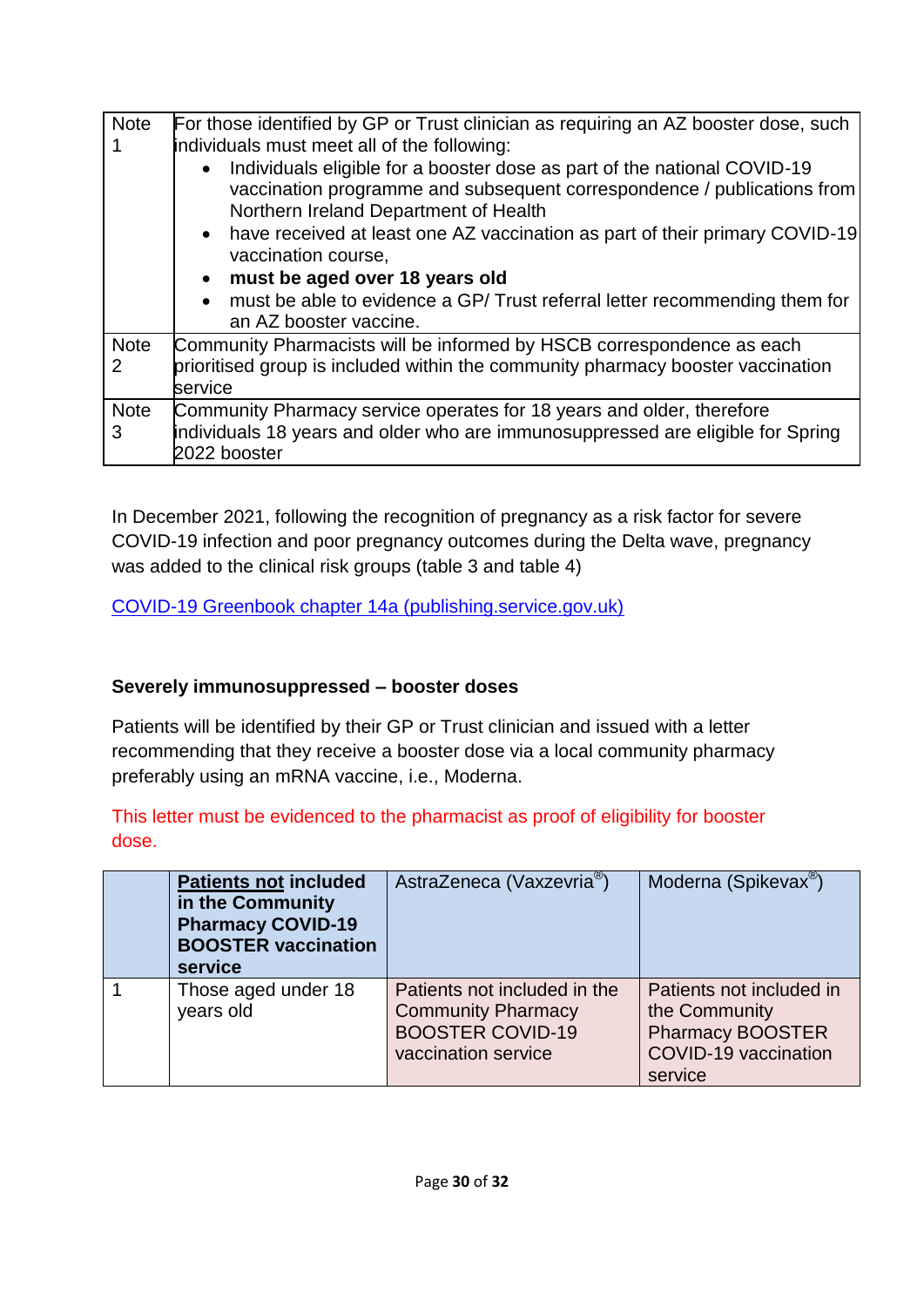#### **Appendix 5. Selection of the COVID-19 booster Vaccine to be administered**

### **Moderna Booster**

Individuals should be offered a 0.25ml dose (50µg) of the Moderna (mRNA-1273/Spikevax $\mathcal{B}$ ) vaccine, which should be well tolerated and is also likely to provide a strong booster response. A 0.25ml dose (50µg) of Moderna (mRNA-1273/Spikevax<sup>®</sup>) vaccine is advised over a full dose due to the levels of reactogenicity seen following boosting with a full dose within the COV-BOOST trial.

Where mRNA vaccines cannot be used e.g. due to a contraindication, any patients affected should not have an alternative COVID-19 booster vaccination in a community pharmacy but should be referred to their GP for advice on booster vaccination.

#### **AstraZeneca Booster – specific individuals only**

The Astra Zeneca booster (0.5ml dose) must only be administered to patients (aged 18 years or over) who are able to evidence a letter from their GP or Trust clinician advising that an AZ booster is required. Please see [DoH correspondence](https://www.health-ni.gov.uk/sites/default/files/publications/health/doh-hss-md-75-2021.pdf) and subsequent [addendum](https://www.health-ni.gov.uk/sites/default/files/publications/health/doh-hss-add-75.pdf) for further information. Such individuals must have received an AZ vaccination as part of their primary course

## **Appendix 6. Information required in a Patient Specific Direction for administration of a medicine**

The information required in a PSD for administration of a medicine at a minimum should include:

- Name of patient and/or other individual patient identifiers including age if a child
- Name, form and strength of medicine (generic or brand name where appropriate)
- Route of administration
- Dose
- Frequency
- Date of treatment/number of doses/frequency/date treatment ends as applicable.
- Signature of prescriber and date PSD written.

Further details at link [https://www.sps.nhs.uk/articles/questions-about-patient](https://www.sps.nhs.uk/articles/questions-about-patient-specific-directions-psd/)[specific-directions-psd/](https://www.sps.nhs.uk/articles/questions-about-patient-specific-directions-psd/)